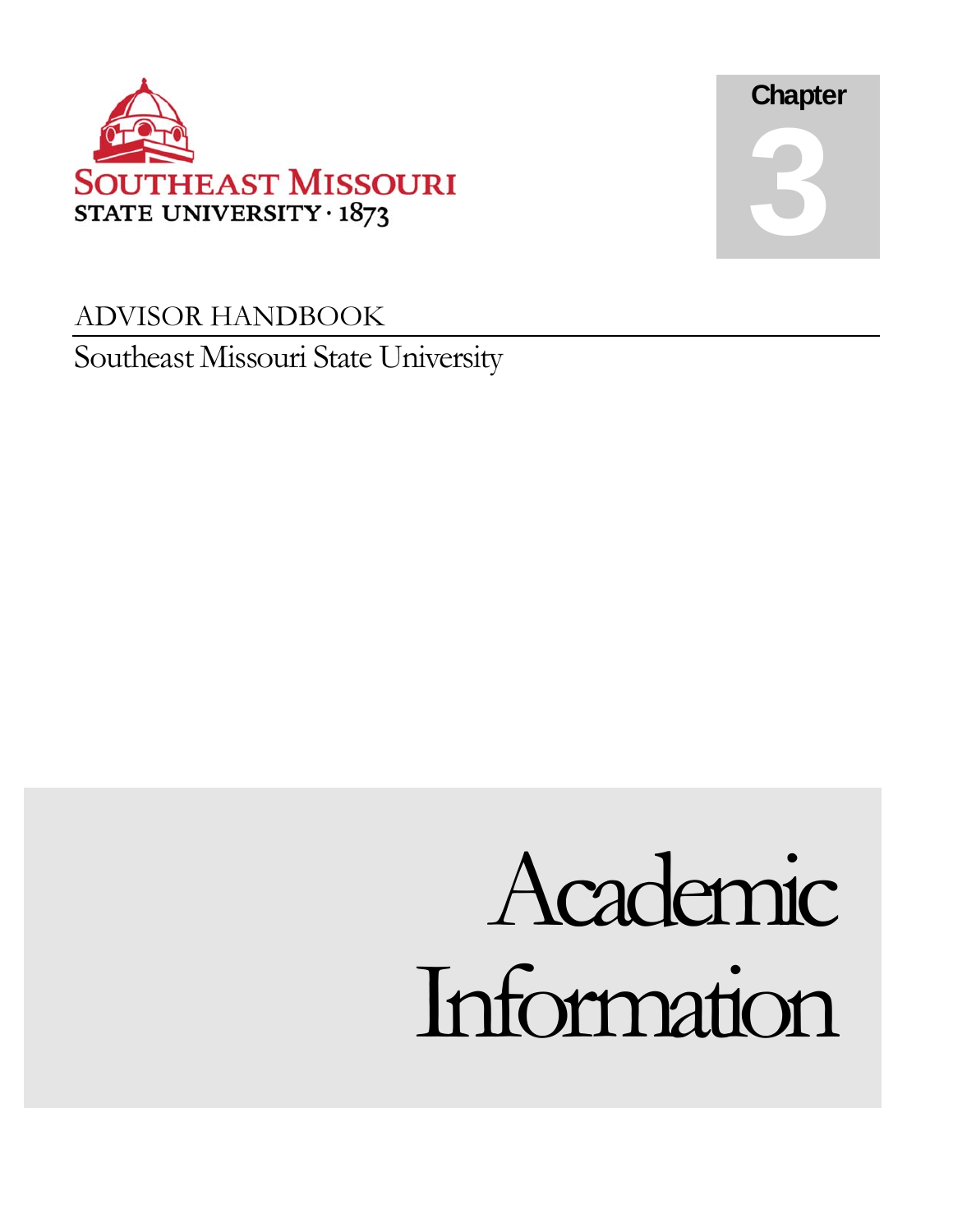## Chapter 3

## Academic Information

### Admission to Degree Programs

### **What do advisors need to know about admission to degree programs?**

- For majors without admission to degree program requirements, students are "admitted" to a program upon declaring that program or at the time of University admission.
- For majors that have admission to degree program requirements, students are considered "pre-major" in the system until they have satisfied the program's admission requirements.
- To understand where a student should declare the intended major, please refer to the "Where to Declare" pages on the Academic Advising website: <www.semo.edu/advising> (Online version is updated each semester.)
- Admission to the University does not guarantee admission to a specific degree program. Students not able to meet the admission requirements for these programs need to redirect their efforts in order to complete an obtainable program in a reasonable amount of time.

### Baccalaureate Degree Requirements

### **General Baccalaureate Degree Requirements**

### **Multiple Use of Courses – Double Dippers**

Courses may be counted toward meeting the requirements in more than one area (major and minor, two majors, major and general education requirements, etc.) unless specifically prohibited by the academic departments and stated in the catalog.

### **Second Undergraduate Degree**

Definition of second undergraduate degree: A student who returns or transfers to the University to obtain a subsequent undergraduate degree after being awarded the first degree. Students whose first baccalaureate degree was from Southeast Missouri State or another regionally accredited college or university in the U.S. will be considered to have met all General Education requirements.

 Major/Minor Requirements: Such students must satisfy all requirements for a major that is in a different field of study from the major in the first degree. If the major in the second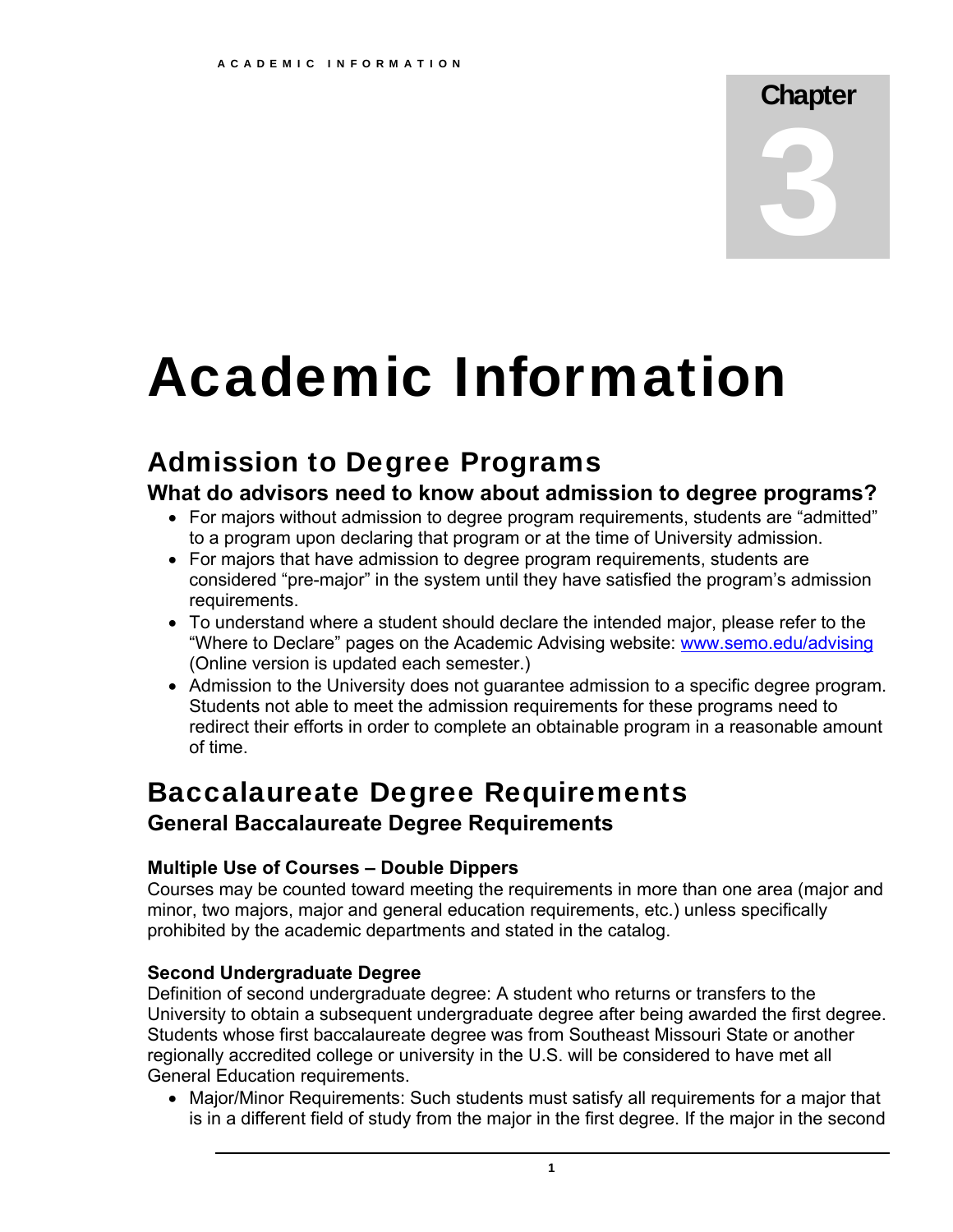degree requires a minor, that minor may not be in the same field of study as the major or minor in the first degree.

• Specific Degree Requirements and General Baccalaureate Degree Requirements: Such students must satisfy all specific degree requirements and all general baccalaureate degree requirements.

#### **Developmental Course Requirements**

Developmental courses are extremely important in assisting students who have not demonstrated the skills necessary for academic success at the college level. While grades may not be reduced on the basis of attendance, experience indicates that success in these courses is greatly diminished by poor attendance. Attendance is essential if students are to receive the expected benefits of these courses. Therefore, attendance is required at all class meetings of developmental courses.

- **EN 099 Introduction to Composition** Beginning freshmen and transfer students who have not completed EN 100 English Composition are placed into EN099 if the high school GPA is below 2.75. High school GPA's of 2.75 or higher are placed into EN100. If the GPA is not available, or falls below 2.75 for placement into EN100, students may choose to take an English Writing Placement Essay. The results of this test are used to determine placement in the appropriate level of English.
- **MA 050 Basic Math Skills** Any student with an ACT Mathematics subscore of 14 or below (or SAT math subscore of 399 or below) is placed in MA050 Basic Math Skills. *If no ACT/SAT score is reported, placement is determined by high school GPA and grades earned in high school math courses.* A grade of 'NDC' or higher in MA050 is needed to satisfy the prerequisite for the next mathematics course.

Any student with an ACT mathematics subscore of 15-21 (or SAT subscore of 400-549) is placed in a developmental mathematics course that is required for the General Education Mathematics requirement. The following table lists the developmental mathematics course which is required for each General Education mathematics course. *If no ACT/SAT score is reported, placement is determined by high school GPA and grades earned in high school math courses.* 

| <b>Developmental Mathematics</b> | <b>General Education Mathematics</b>                   |
|----------------------------------|--------------------------------------------------------|
| MA 018                           | MA 128                                                 |
| MA 021                           | MA 218                                                 |
| MA 023                           | MA 123                                                 |
| MA 055                           | MA 155                                                 |
|                                  | MA 115 (Pre Calculus A with Integrated Review (5 hrs)* |
|                                  | <i>*Effective Fall 2018</i>                            |

**Graduation Requirements** - Developmental courses are prerequisites to regular university courses. Students must complete a minimum of 120 hours of regular courses in addition to any developmental courses numbered below 100 they are required to take. Credit earned in courses numbered below 100 does not count toward the minimum number of hours required on any degree offered by the University. However, credit in these courses is used in determining the classification of students, academic progress for financial aid, and athletic eligibility.

 courses or score at the appropriate levels on placement tests to have the courses waived. In order to receive a degree from Southeast, students must pass any required developmental

#### **Grade Point Requirements on the Degree**

A minimum cumulative overall GPA of 2.0 is required for graduation.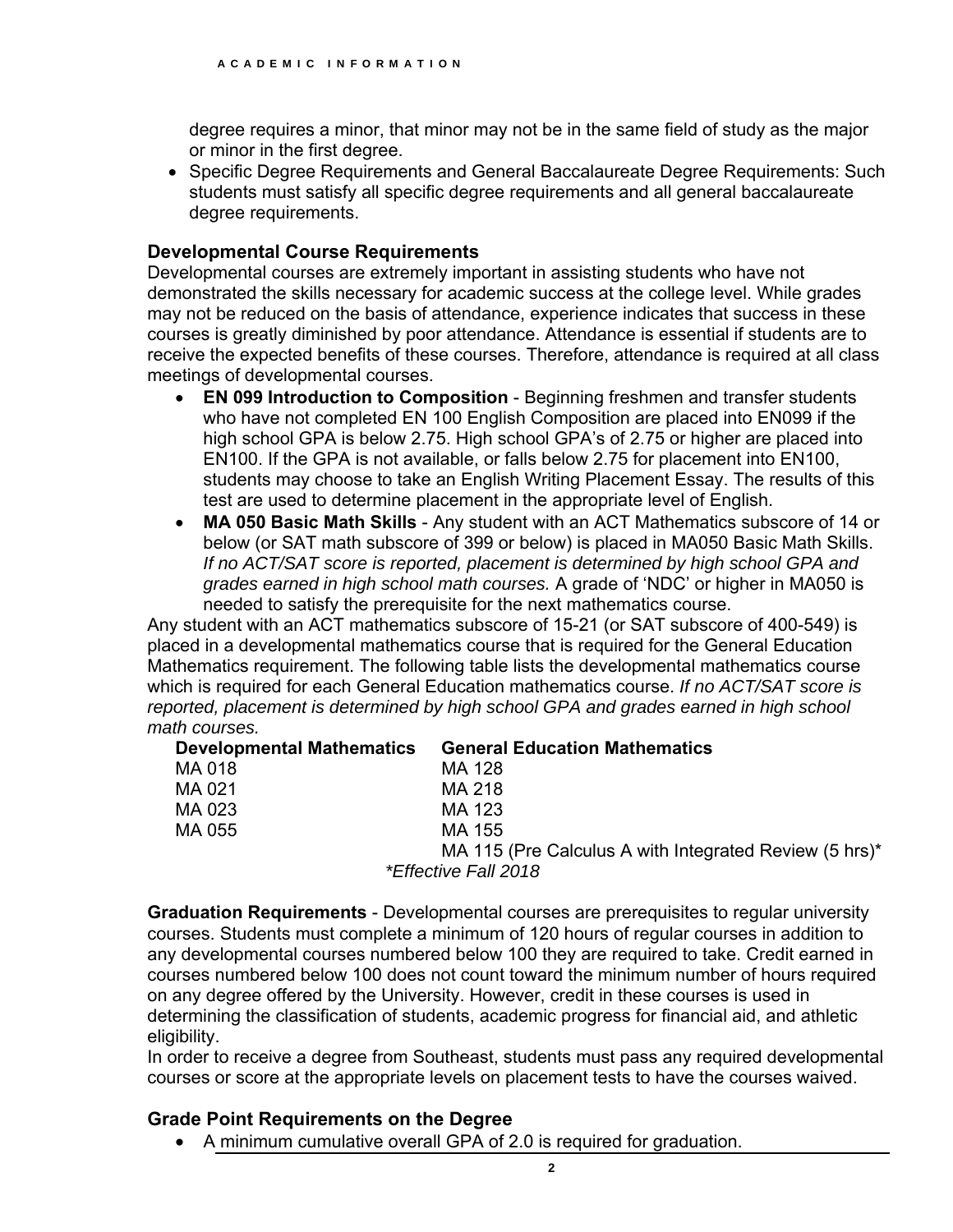- o Some Degrees require a higher GPA for graduation. Please consult the Degree Works audit for the student you are advising to identify degree level GPA requirements that exceed the university's 2.0 GPA.
- A minimum 2.0 overall GPA for degree credit attempted at Southeast is required.
- For all degrees which require a major, a minimum 2.0 GPA must be earned in those courses counted on the major.
	- o Some Majors require a higher GPA in courses counted on the major for graduation. Please consult the Degree Works audit for the student you are advising to identify major level GPA requirements that exceed the university's 2.0 GPA.
- A minimum 2.0 GPA must be earned in those courses *completed at Southeast* that are counted on the major.

### Change of Schedule (Add/Drop)

Students are expected to complete the courses for which they register. Failure to properly drop or withdraw from classes will result in the assignment of F grades for those classes, as well as a continued financial obligation.

### **Advising a Student Contemplating a Drop**

While not required, students sometimes seek the opinion of an advisor before dropping a course. Possible considerations to discuss include:

- Will the student drop below full-time status (12 hours in fall or spring?) Dropping below full-time status can sometimes affect the student's living arrangements if living oncampus, health and/or auto insurance if covered by a family policy, financial aid package, and sometimes child support payments. International students should never be advised to drop below full-time status without an exception from the Office of International Services. Many students are not aware of these issues and may be well served by an advisor's knowledge. Will dropping a course impact the continuation of a scholarship, military benefits or NCAA-sanctioned sport eligibility? If advising student who is classified in one of the areas explained above, prior to assisting with dropping courses resulting in less than full-time status, refer the student to the appropriate office for clarification or permission.
- Will the course satisfy a degree requirement? If so, how else can this requirement be met if the course is dropped? When will the class be taken again to keep the student on schedule for completing a degree in 4 years? Is the minimum grade required for the course obtainable? If student does not think the minimum grade is attainable, does the affect the choice of major? Student may need to re-think the major.
- Is the course a prerequisite for another required course? Will future course options be limited by dropping now?
- If needed, will this course be offered in a future semester?
- Is a pattern of dropping courses being established from semester to semester? If so, how will future employers or graduate school admissions officers view this type of record? How will it impact graduation date plans?
- How much will dropping the course cost? While it shouldn't be the only consideration, it can be expensive to drop a course well into the semester, then be required to take the same course over at a later time and pay full price. The refund schedule is posted at <http://www.semo.edu/sfs/refunds.html>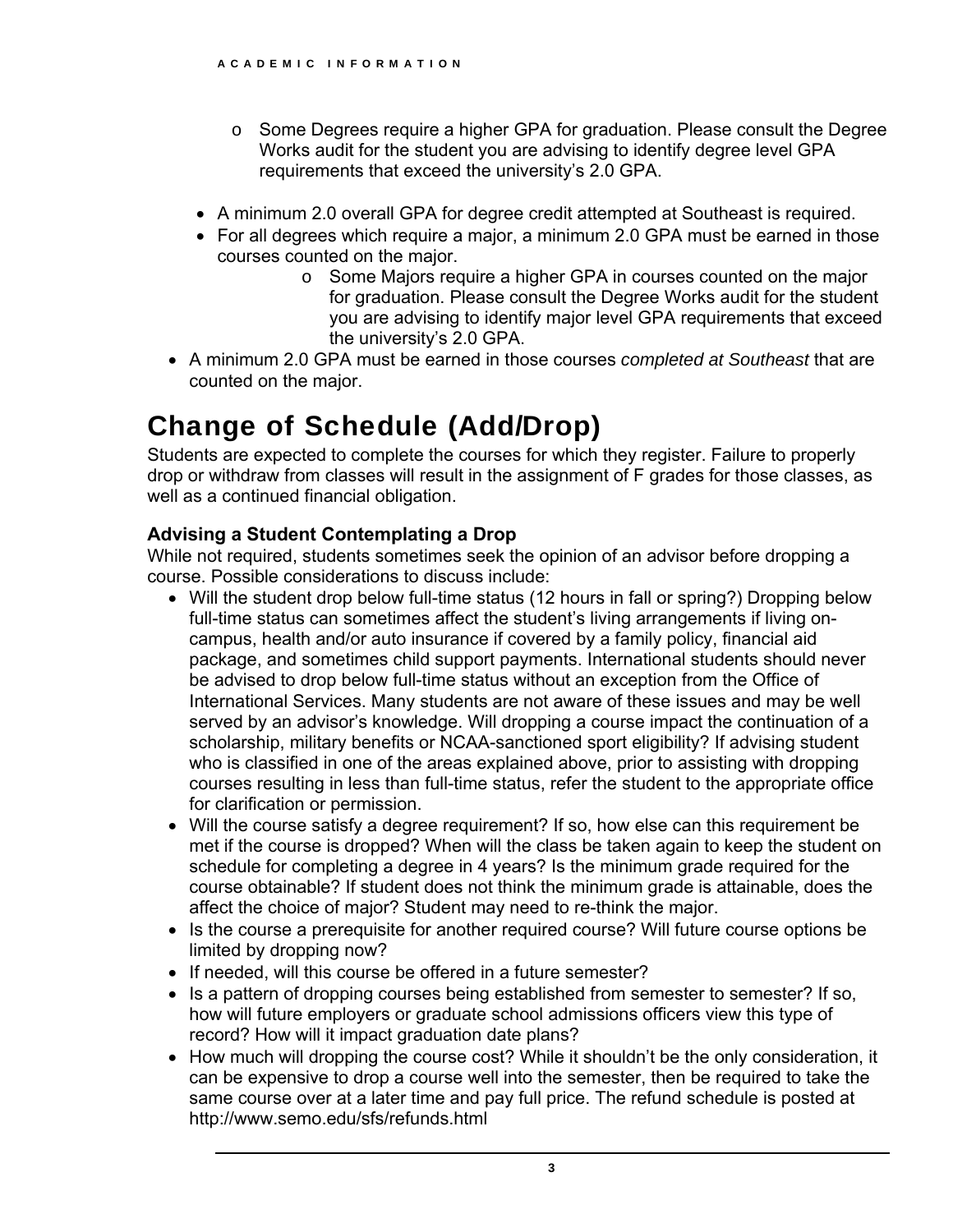### **Change of Schedule – Add/Drop Classes**

- All students, except those who register through First STEP orientation and student athletes, may make changes to their schedule online through the student portal or in person at an advising center or the Office of the Registrar.
- New entering freshmen, who have registered through First STEP, must contact one of the Academic Advising Centers (Seabaugh Polytechnic 301 or Academic Hall 057), for assistance with schedule changes if they wish to change their schedule.
- Students may add or drop courses during the Change of Schedule Period (days 1-5 of fall and spring and days 1-2 of summer). If a student drops a course(s), a 100% refund is given during the schedule change period. The detailed costs and fees information is posted at [http://www.semo.edu/sfs/refunds.html.](http://www.semo.edu/sfs/refunds.html)

### **After the Add/Drop Window**

- To add a course: Additions to the student schedule may not be done after the first week of classes in fall and spring (or after the first 2 days in summer) without a signed Registration Approval card. Card must be signed by the instructor for the course, the department chair, and the student. The card must be taken to Student Financial Services in Academic Hall for a Fee Waiver signature. After these signatures are obtained, the student must process the add at the Office of the Registrar, Academic Hall 057.
- To drop a course: Dropping courses may be completed online through the student portal or in person at an Advising Center or Office of Registrar. If the course is dropped after the first week of fall or spring semester (or after 2nd day of summer), a grade of "W" will be reported on the transcript. This "W" will not impact the GPA, but will indicate a course was dropped before completed. See "Withdrawal" if student is dropping all his/her classes.
- Students may drop courses until the date listed on the Office of the Registrar website: [http://semo.edu/registrar/academic\\_calendar.html](http://semo.edu/registrar/academic_calendar.html).

### **Instructor Drop**

If a student does not attend class any day during the first week of fall or spring semester, the instructor may choose to drop the student from the class using the Instructor Initiated Drop procedure. A student cannot drop a course merely by not attending class. **Student who fail to attend class and who are not dropped by the instructor in the first week, are subject to failing grades.** 

### **Withdraw**

If a student wants to drop all courses from a single semester, please direct the student to the Office of the Registrar, Academic Hall 057.

### Classification

Undergraduate degree-seeking students are classified according to the number of credit hours earned, as follows:

- 0-29 hours= freshmen
- 30-59 hours= sophomores
- 60-89 hours= juniors
- 90 + hours= seniors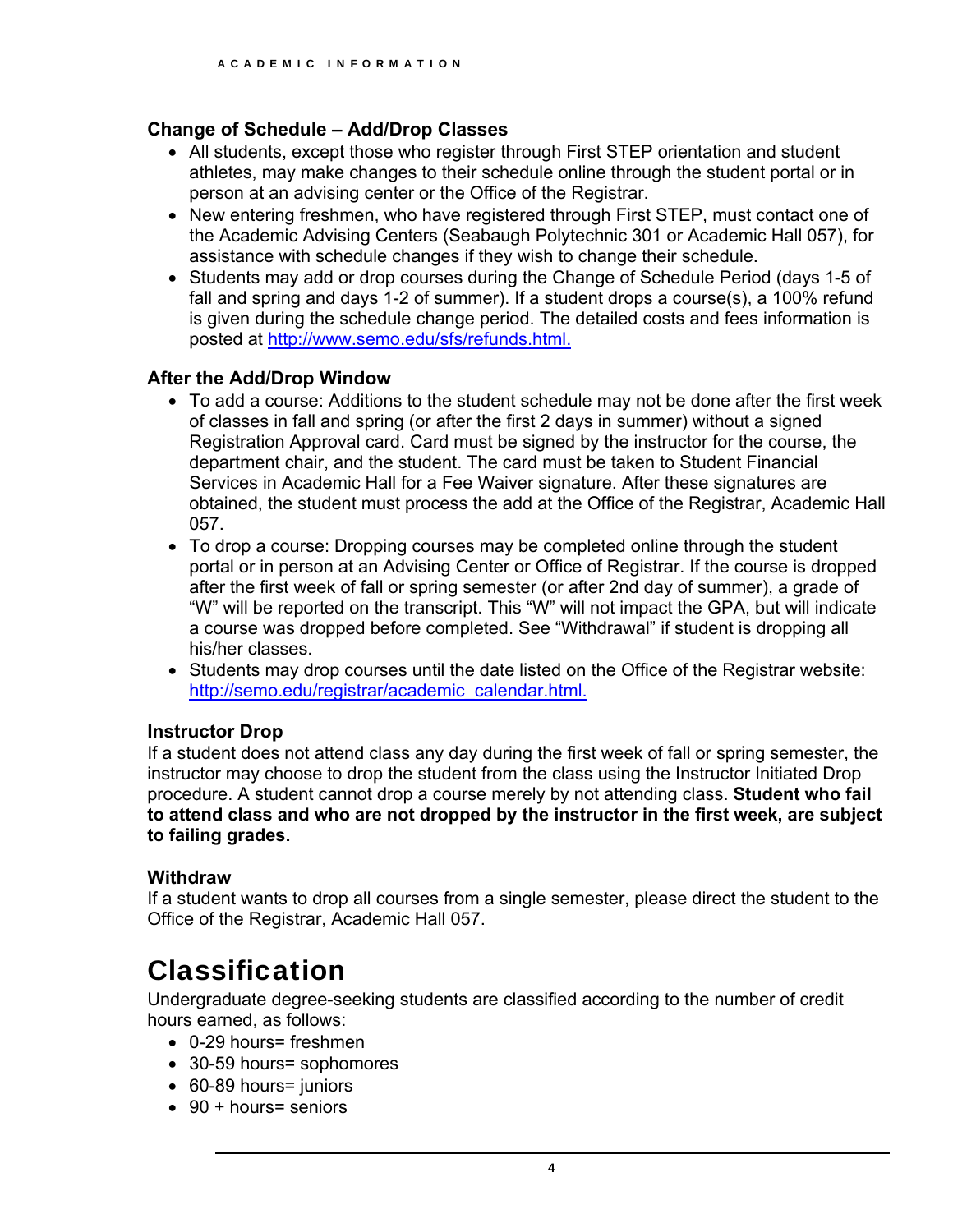### Credit by Examination

This program assists people in gaining recognition for knowledge gained and skills acquired through non-academic approaches to learning. College credit earned by examination may be counted toward General Education Requirements (42 hours), major, minor or elective requirements. A maximum of 30 semester hours of combined credit by examination may be counted toward a single degree.

Currently enrolled students and students who have applied for admission but have not yet enrolled may avail themselves of the credit by examination programs. Programs include Advanced Placement (AP), and the College Level Examination Program (CLEP), DANTES Subject Standardized Test, Departmental Examination (DE), Certified Administrative Professional (CAP) certification, and the International Baccalaureate Organizations (IBO) program. Students may qualify for credit by examination as long as they have earned fewer than 90 semester hours and have at no point been enrolled in the course for which they desire credit.

Students should not enroll in any course for which they plan to attempt credit by examination. For mathematics exams, students may not have been enrolled in any courses from the Mathematics Department prior to attempting credit by examination. For more information and for a complete listing of the types of credit by exam available, visit <www.semo.edu/testing> or contact Testing Services at (573) 651-2836.

It is the responsibility of the student to have official score reports sent to Southeast for processing. We cannot accept unofficial transcripts or transcripts issued to students.

For students who have AP credit not yet transferred to Southeast, a referral to Advanced Placement for test scores should be made:

Contact Information: Advanced Placement Exam PO Box 6671 Princeton, NJ 08541-6671 (609) 771-7300 or 888-225-5427 <http://www.collegeboard.com/student/testing/ap/about.html>

### Military Credit

Transferability of military coursework or basic training credit must be approved by the Office of the Registrar. The Office of Military & Veteran Services may assist veterans with the process of gaining credit.

Contact information for transcript request:

### **JST Joint Services Transcript (Army, Navy, Marine Corps)**

To view instructions on how to send an official transcript to post-secondary institutions, go to: <https://jst.doded.mil/official.html>

For assistance, you may call Toll Free: 1.888.276.9472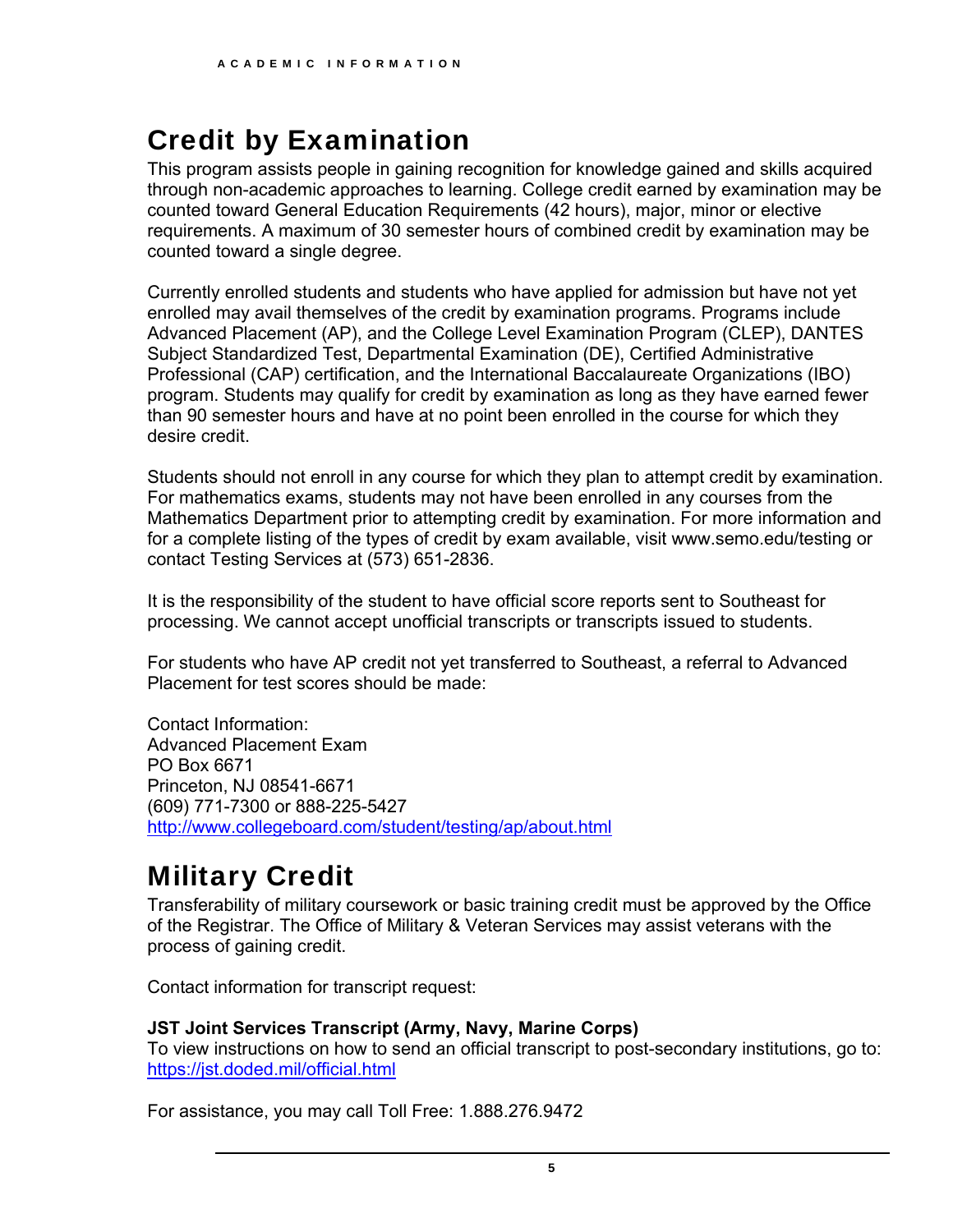#### **CCAF Transcript (Community College of the Air Force)**

Visit your Air Force education center or send a written request that includes your full name or former name if appropriate, social security account number, and the address of the location you want the free transcript to be sent. Your signature is required for release of a transcript. For further information, go to: <http://www.au.af.mil/au/ccaf>/.

 100 South Turner Blvd Maxwell-Gunter AFB AL 36114-3011 (334) 649-5000

### FERPA: Understanding & Complying

#### **What is FERPA?**

The Family Educational Rights and Privacy Act of 1974, as amended, sets forth requirements regarding the rights of students and the obligations of institutions to ensure the privacy and accuracy of education records. The Act applies to all institutions that receive federal funds administered by the U.S. Secretary of Education (financial aid, veteran benefits, grants, etc.). Institutions found to be in violation could have these federal funds withheld.

#### **Who has FERPA rights?**

Students who are currently or were formerly enrolled, regardless of their age or status in regard to parental dependency, have rights under FERPA until their death. Those who have applied but never attended (including those denied admission) do not come under FERPA guidelines.

### **What rights does FERPA afford students with respect to their education records?**

Students may inspect and review their education records upon request to the appropriate records custodian. Students should submit to the records custodian or an appropriate University staff person a written request which identifies as precisely as possible the record or records he or she wishes to inspect. The records custodian or an appropriate University staff person will make the needed arrangements for access as promptly as possible and notify the student of the time and place where the records may be inspected. Access must be given in 45 days or less from the date of receipt of the request. When a record contains information about more than one student, the student may inspect and review only the records which relate to him/her.

"Advising Notes" in Degree Works are covered by FERPA. If an advisor wants to keep notes of a more personal nature in an effort to more effectively advise a student, he or she may write them in private and should store those notes in a locked desk drawer or on a passwordprotected computer.

#### **What are educational records?**

With certain exceptions, an education record is any record:

- from which a student can be personally identified, and
- maintained by the institution.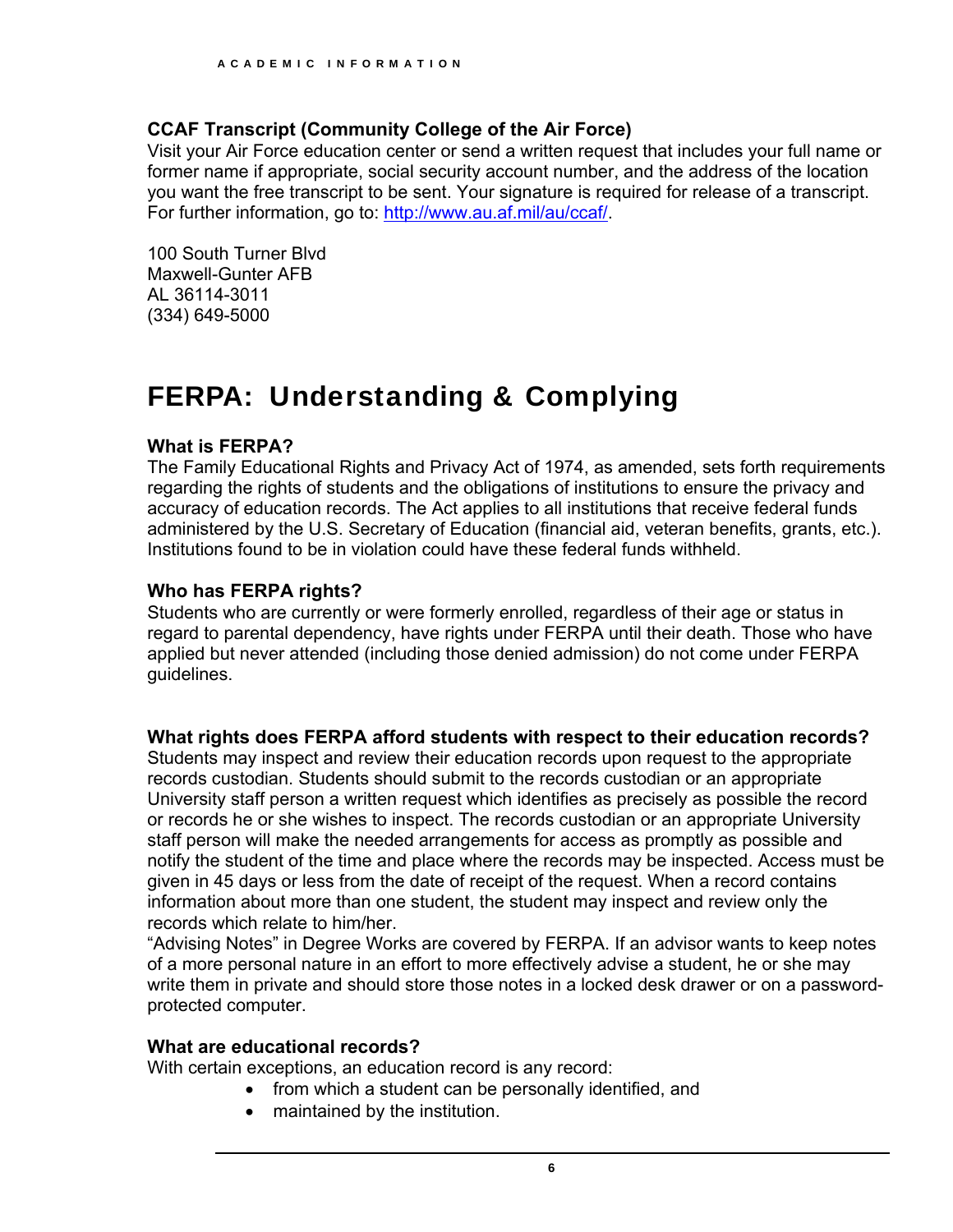### **What is Directory Information?**

FERPA allows institutions to determine, within established guidelines, the items of information that can be released without the student's consent. This allows institutions to provide beneficial services to students such as verifying enrollment for insurance purposes, verifying degrees earned for employment purposes, providing basic contact information so that students may contact each other, and so on. However, students may request that this information not be released and such requests must be honored.

All non-University contact information provided for purposes of the emergency notification system is not considered directory information.

In addition, Southeast Missouri State University will provide an individual's photo to campus community and law enforcement personnel if issues of health and safety can be documented.

#### **At Southeast Missouri State University, the following is considered to be directory information:**

- student name
- home and campus address and phone number
- email address
- major field of study
- attendance dates
- full or part time enrollment status
- number of hours enrolled in a semester
- date and place of birth
- degrees and awards received
- most recent previous educational agency or institution attended
- participation in officially recognized activities and sports
- for members of athletic teams, their weight, height, and previous high school and college participation.

### **How do students request non-disclosure of directory information?**

Students who do not want their directory information made available must complete a form in the Office of the Registrar, Academic Hall 057

**FERPA Hold** –No information, including directory information, can be made available to the general public for a student with a FERPA/confidentiality hold. Any party inquiring for information on a student with such a hold may be informed, "I have no information to provide for that person." We cannot even indicate that the person is or was a student at our institution.

### **How do I know if a student has requested a non-disclosure hold?**

FERPA/confidential holds are noted in Banner. While faculty do not have access to internet native banner (INB), their departmental admins do, as does the registrar's office staff. If faculty or professional advisors are unsure if a non-disclosure hold has been placed on a student's record, any inquiries on the student record should be referred to the Office of the Registrar.

For additional information regarding FERPA including the Notification of Student's Rights, please visit the web at:<http://www.semo.edu/bulletin/records.htm>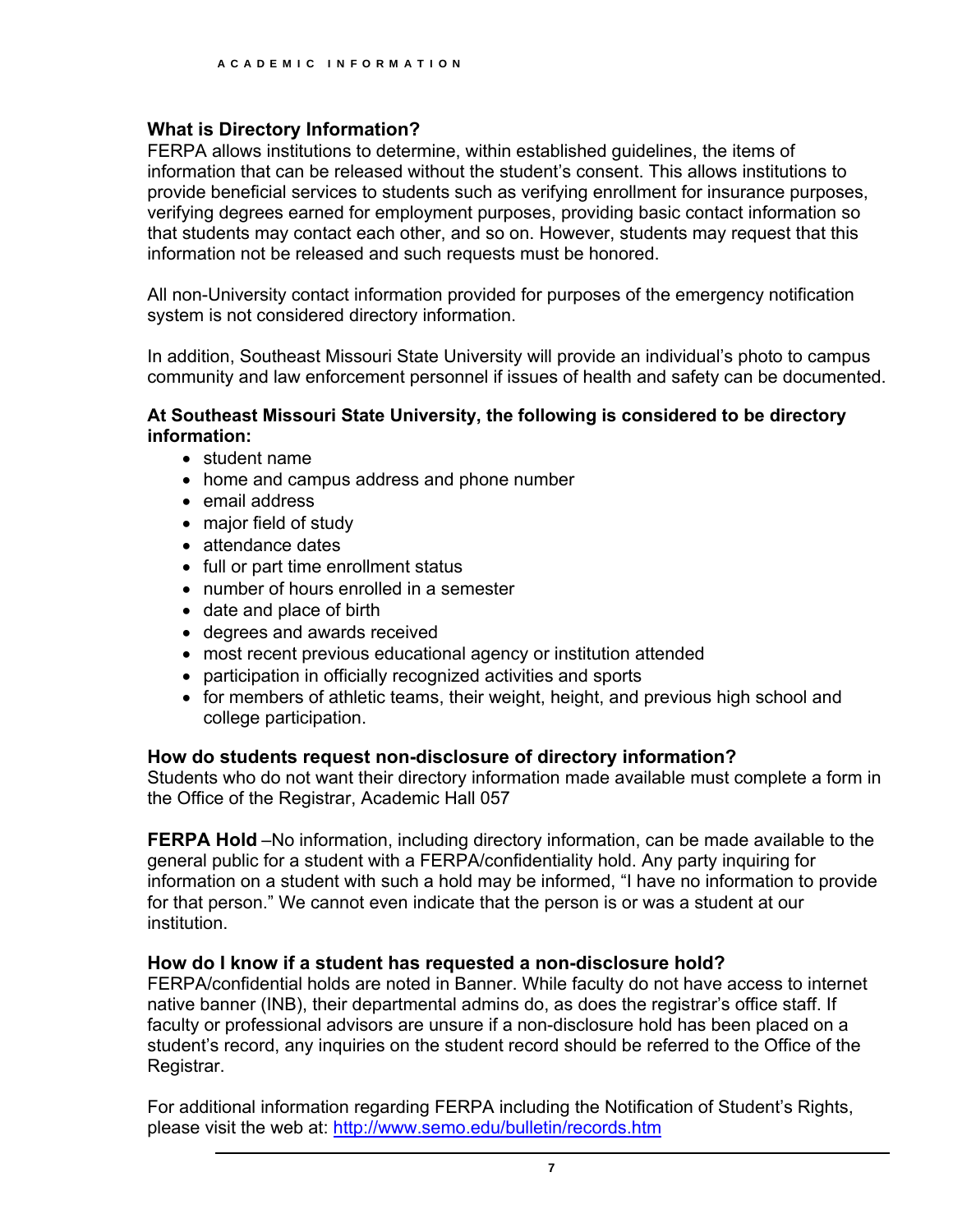If you have questions regarding FERPA, please contact the Office of the Registrar.

### General Education (formerly University Studies)

### **For students entering Southeast prior to Fall 2017**:

All students who are candidates for baccalaureate degrees are required to complete the University Studies program. This program consists of 42 semester hours and includes the following components: (1) UI 100 First Year Seminar, required of all beginning students and transfer students with fewer than 24 degree credit hours; (2) EN 100 English Composition, required of all students. Students may transfer this course in. Students placing directly into the Written Expression category will have met this requirement; (3) core curriculum: one 3 hour course from each of four categories in three perspectives for a total of 36 core semester hours at the 100-200 level. No more than six of these 36 hours may be taken within any one department; (4) two 300 level interdisciplinary courses; and (5) one 400 level senior seminar. At the 300-400 level, no more than one course can be taken in the department(s) of the student's major(s).

### **For students entering Fall 2018 or after:**

In Fall 2018, the University Studies program changed to the General Education program. General Education requirements provide a general education learning experience for all undergraduate students. Our General Education Program offers a range of courses across these areas.

- Social/Behavioral Sciences (students take 6 hours)
- Communication (students take 3 hours)
- Natural and Mathematical Sciences
	- Natural Sciences 7 hours
		- Mathematics 3 hours
- Humanities and Fine Arts (students take 9 hours)
- Freshman Seminar "Connecting with Southeast" course—UI100 (required for most students, counts as 1 credit of elective in General Education)
- Electives to total 42 hours of General Education
- *A Civics Examination must be passed to graduate (Course is loaded into the university's LMS (Canvas) for students to complete prior to graduation.)*

### **Meeting the General Education Program Requirements**

To complete the requirements for our General Education Program, students must earn at least 42 credits in the appropriate categories. At Southeast, we provide extensive advising support and other resources to help students take the right numbers of courses in the right categories. It is our goal to ensure students explore topics that interest them without taking more credits than are required for General Education.

### **Compliance with CORE 42 Requirements for Transfer Students**

The General Education Program at Southeast provides abundant courses for transfer students that align with the CORE 42 curriculum for the state of Missouri. These courses are guaranteed to transfer to any two-year or four-year public institution for higher education in Missouri. These courses are noted on the program worksheet with this logo: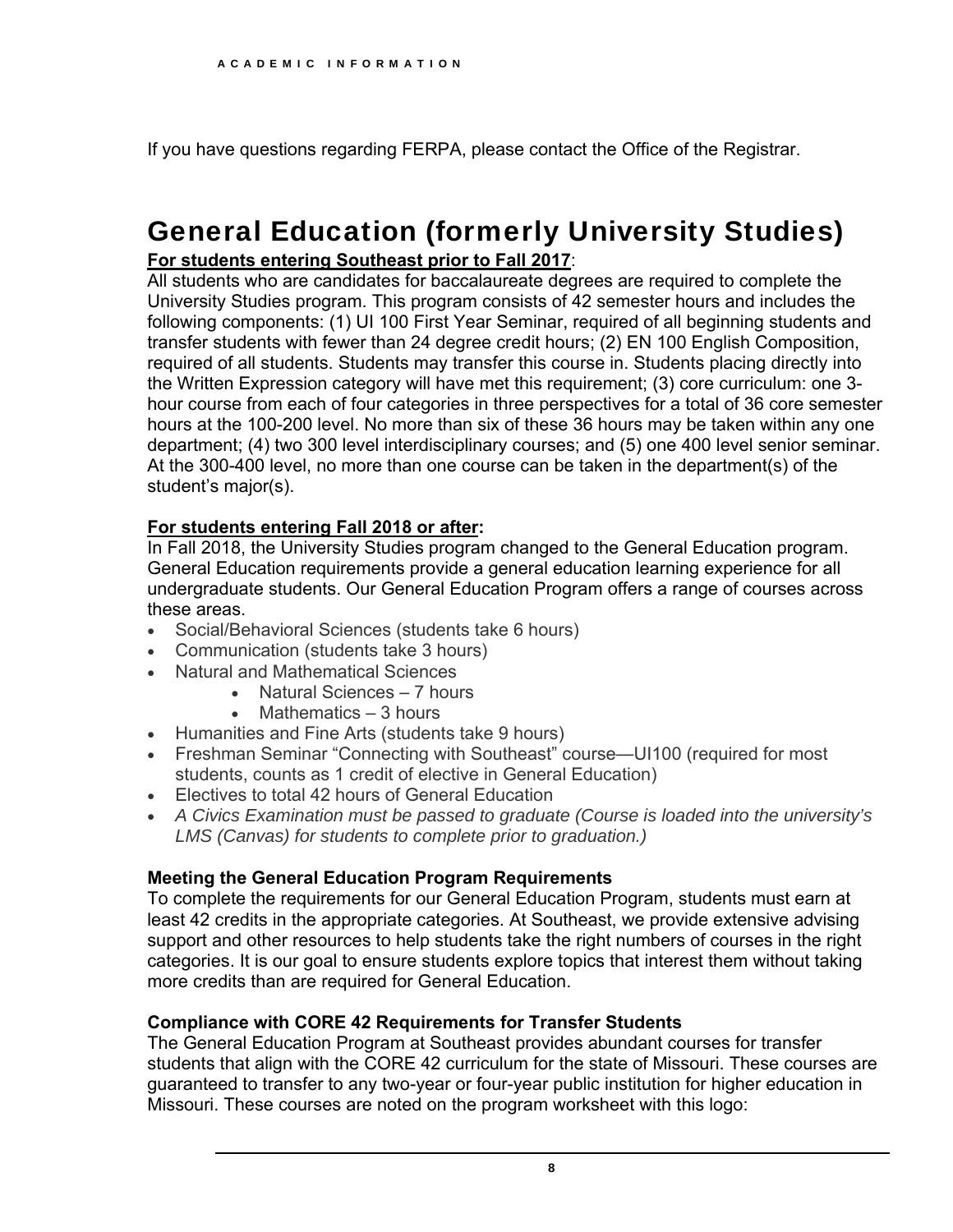

### General Requirements for Graduation

The following statements pertain to all baccalaureate degrees:

- A minimum of 120 hours of undergraduate degree credit (courses numbered 100-599) is required.
- The General Education Program, consisting of 42 hours, is required.
- A minimum of 30 hours must be completed in residence at Southeast.
- completion of 45 hours. A minimum of 39 hours of senior college courses (300-599) must be completed after
- 30 of the last 60 credits earned for a bachelor's degree that the institution awards must be earned at Southeast.
- The student's last term must be completed at Southeast, except that, in the case where six or fewer hours are needed to meet the total number of hours required for graduation, they may be taken at another accredited college or university, or by extension or correspondence subject to the rules governing extension courses and transfer of credit.
- Required completion of Civics Exam with a passing score.
- No more than one-half of the junior college and one-half of the senior college work on a major or minor may be taken by correspondence and/or extension.
- A minimum cumulative GPA of 2.0 is required for graduation
	- o Some Degrees require a higher GPA for graduation. Please consult the Degree Works audit for the student you are advising to identify degree level GPA requirements that exceed the university's 2.0 GPA.
	- o A minimum 2.0 GPA must be earned in those courses completed at Southeast that are counted on the major.
- When applicable, a course may be counted toward more than one requirement, e.g., General Education requirement, major and minor.
- The student must pass any required developmental courses or score at the appropriate levels on placement tests to have the courses waived.

 NOTE: There may be additional specific graduation requirements for individual programs. Further information is available in the College Advising Offices.

### General Graduation Requirements

Before graduating from Southeast, students are required to complete the state required **Civics Examination.** As an advisor, it is important to be informed this requirement and to encourage its completion early in the students' academic career at Southeast.

### **Civics Exam Requirement**

Missouri state law requires all first-time full-time freshman at public colleges and universities to pass a Civics Exam, similar in nature to the US Citizenship and Naturalization exam (SB 807).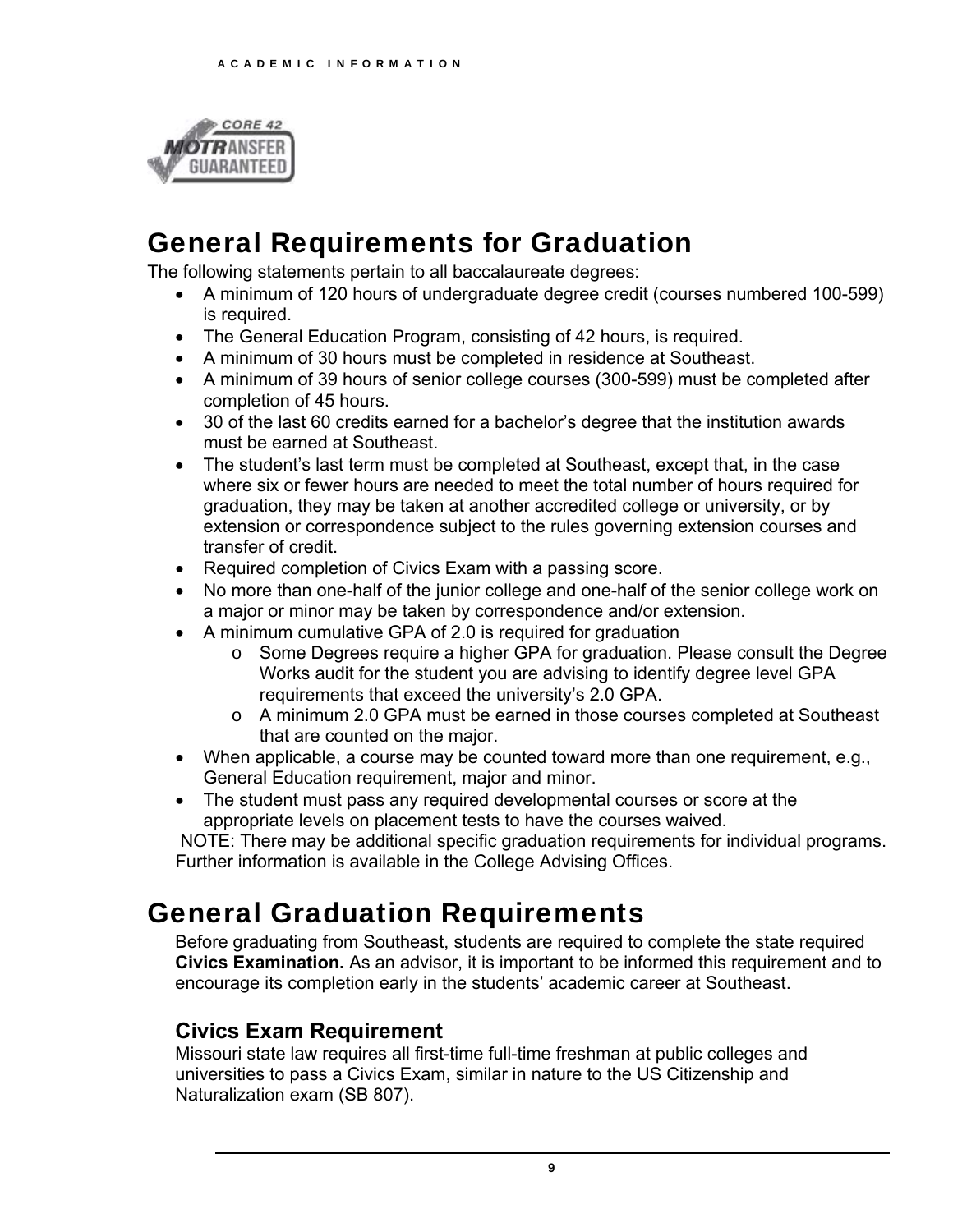Students required to take the exam will have it indicated on their DegreeWorks audit. A Civics Examination must be passed to graduate (Course is loaded into the university's LMS (Canvas) for students to complete prior to graduation.)

For more information regarding the Civics exam, please refer to the Testing Services webpage regarding the Civics exam: <https://semo.edu/testing/mapp/index.html> **A passing score on the Civics Examination is required.** 

### Grades

Grades are assigned as follows:

- A = excellent
- $B =$ superior
- $C = average$
- $D =$  inferior
- $F =$  failure
- I = incomplete
- dates: [http://www.semo.edu/registrar/academic\\_calendar.html](http://www.semo.edu/registrar/academic_calendar.html)  $X$  = failure due to nonattendance. A grade of X is assigned if a student has not attended, participated, or submitted academically related work since the official last day to drop that course or before. See the academic calendar for official

 $P = p$ ass

CR = credit

 $AU =$  audit

Grades with an ND prefix indicate non-degree courses which are not included in the grade point average (GPA) and the credit hours are not counted toward the credit hours needed for graduation. These are either developmental courses or courses taken by students who are not regularly admitted to Southeast.

### **Calculating Grade Point Average**

Grade points are calculated on the following basis: for each hour of A, 4 points; for each hour of B, 3 points; for each hour of C, 2 points; for each hour of D, 1 point; for each hour of F, 0 points. The GPA is computed by dividing the total grade points by the number of semester hours of academic work attempted. Grades assigned as CR, P, AU and grades received for non-degree credit courses are not computed in the GPA.

### **Incomplete work**

A grade of Incomplete ('I') may be given when a student is doing passing work but is unable to complete all of the requirements because of unusual circumstances acceptable to the instructor. In no case may an 'I' be agreed to prior to the last day to "drop" the class. An 'I' may not be used to permit a student to repeat a course or to improve a grade. Both the student and the instructor must complete the Application for Incomplete Grade form and file it with the departmental office. Normally, this is done prior to the submission of final grades. Requirements for completing the course are specified by the instructor on the application.

An Incomplete must be removed during the next semester, exclusive of the summer semester, or a grade of 'F' will be recorded. Students should not reenroll in Academic Policies courses in which they have received an 'I' grade.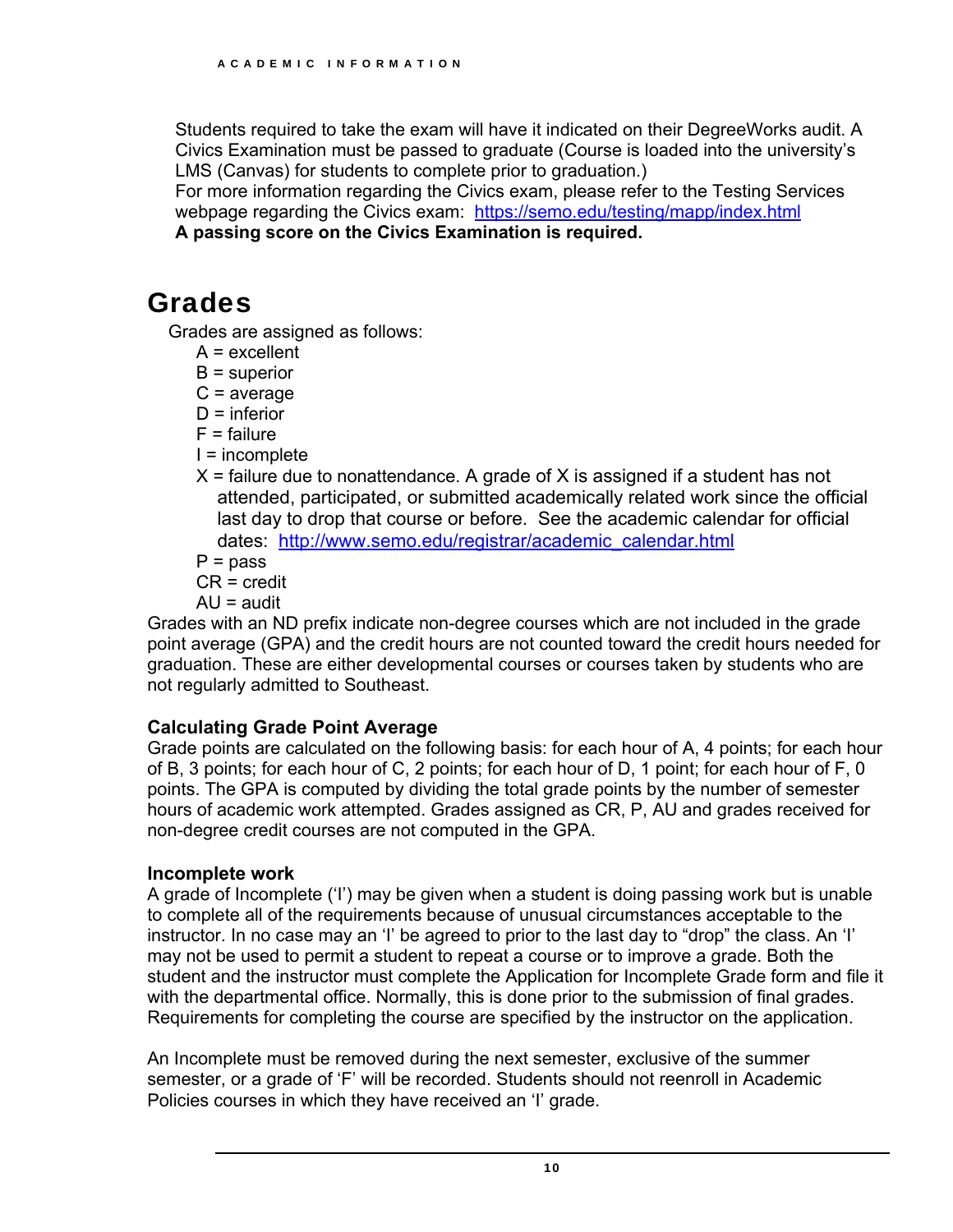### **Pass/Fail Option**

 other degree requirements cannot be taken on a pass/fail basis. This option may be chosen by students who meet the following criteria: (1) 45 semester hours of credit completed; (2) a cumulative GPA of at least 2.250; (3) all the prerequisites for the course completed. A course taken on the pass/fail option will be counted only as a general elective. Courses needed to fulfill General Education requirements, major, minor or

The pass/fail grade refers only to the final grade recorded on the student's transcript. Performance is evaluated on the same standard as if the student were being graded on the A, B, C, D, F scale.

A grade of 'P' does not affect the GPA. However, a grade of 'F' is computed into the GPA.

A course taken on the pass/fail option may be repeated only on the pass/fail option, and only if it was failed initially.

Students are limited to 6 hours of pass/fail credit per academic period, and a total of 18 semester hours.

A request for pass/fail credit must be approved by the student's advisor and the Office of the Registrar, and must be on file in the Office of the Registrar prior to the date stated on the Registrar's website, schedule of classes section.

### **Auditing a Class**

With the approval of the department chairperson, a student may be permitted to audit a class. The chairperson's approval must be on file in the Office of the Registrar prior to the date stated on the Registrar's website, schedule of classes section. Students who audit classes are not required to take examinations or to do assignments required of regularly enrolled students. They are expected to attend the class. A student does not receive any credit for a course that has been audited. Only students who are officially enrolled in the University may audit classes. Fees are assessed at the same rate as courses taken for credit.

A student may elect to take a course for credit which has been audited previously or audit a course for which credit has been received previously.

### **Grade Appeal Process**

Situations may arise in which a student believes that a grade received in a particular course is incorrect. The student should first approach the instructor of the course in a timely manner in an attempt to resolve the matter. If the matter is unresolved, the student should consult with the chairperson of the department in which the course is taught. If the matter remains unresolved, the student should follow the grade appeals process as outlined on the Dean of Students website, "Grade Appeals Procedures" found online at <http://www5.semo.edu/deanofstudents>/.

(See the policy on academic honesty for process in cases of alleged academic misconduct and/or grade appeals policy.)

### **Who should a student consult for disputes related to financial aid or scholarships?**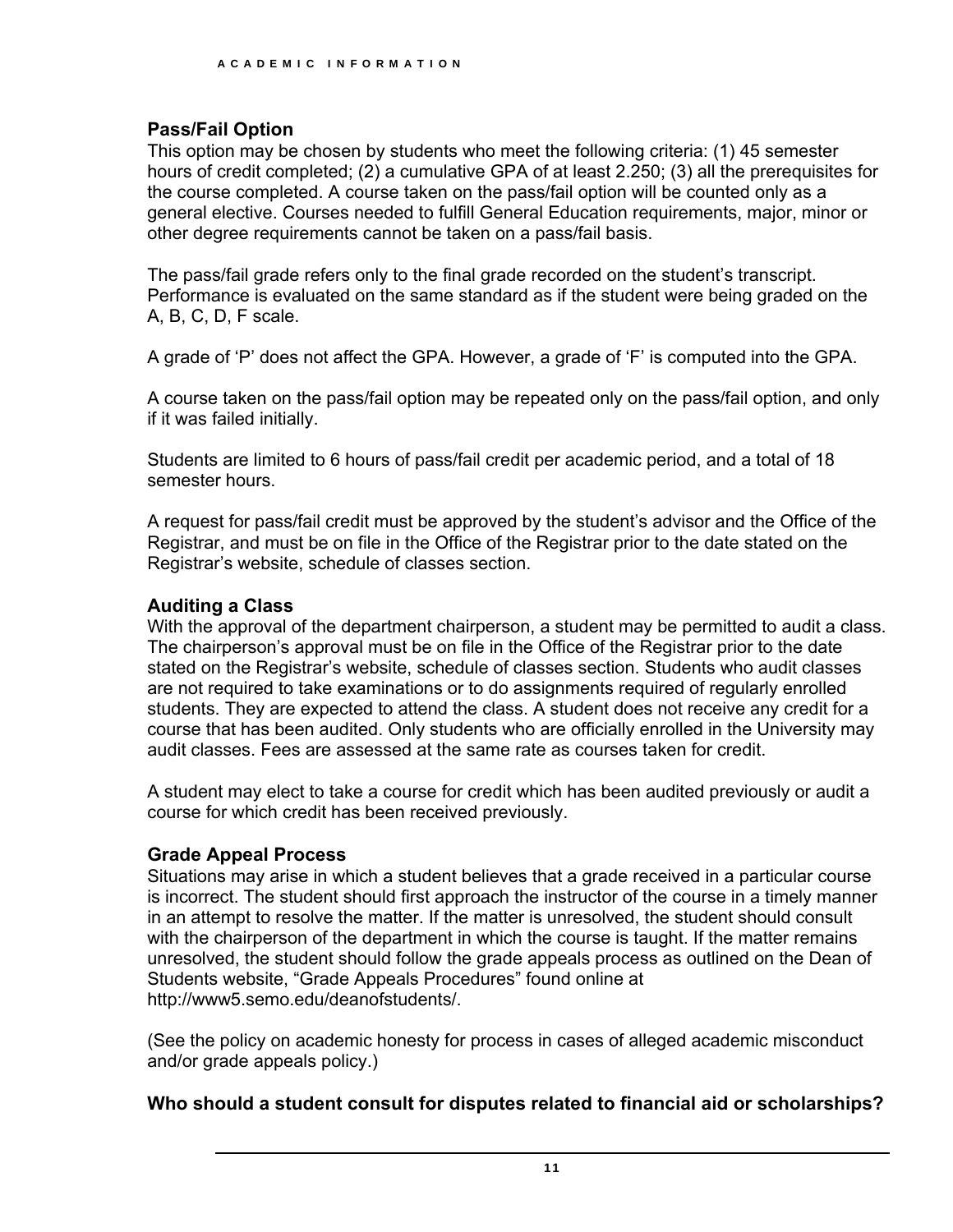For disputes related to the awarding or renewal of financial aid or scholarships, the student should consult the Student Financial Services Office.

### Academic Fresh Start Policy

The Academic Fresh Start policy is an appeals procedure that allows a student returning to Southeast Missouri State University after a prolonged absence to request academic forgiveness of prior cumulative grade point average (GPA). The policy is designed for undergraduate students who have gained maturity outside of higher education and have demonstrated acceptable academic performance following their return. The granting of an Academic Fresh Start is subject to the following conditions:

- 1. Academic Fresh Start applies only to returning undergraduate students who had previously completed 30 or fewer semester hours and have had an absence of at least three calendar years from any post-secondary institution.
- 2. Academic Fresh Start will affect all courses (including transfer credit) taken prior to the three-year absence. It may be elected only one time and is irrevocable.
- first application for a baccalaureate degree. 3. A minimum of 12 semester hours of graded courses with a GPA of 2.0 must be completed after returning to Southeast before an Academic Fresh Start may be requested. For purposes of consideration for Academic Fresh Start, degree and non-degree credit courses will be used to compute GPA. No requests will be considered after the student's
- 4. The student must submit a written request to the Office of the Registrar. The request must have written approval of the student's advisor or designee.
- 5. Upon the approval of the University Registrar, the student will be granted an Academic Fresh Start. The student's permanent academic record will remain a record of all coursework completed, including transfer credit recorded on the permanent academic record. Courses taken prior to the three-year absence will not be used in computing GPA and CANNOT be used to meet any requirements (e.g., degree, prerequisite, certification).

**NOTE:** Academic Fresh Start is a policy of Southeast Missouri State University and may not be recognized by outside agencies or other institutions.

**NOTE:** Although Academic Fresh Start provides academic forgiveness of prior cumulative GPA, the credit hours of prior courses attempted will still be considered in determining the PACE requirement for maintaining Satisfactory Academic Progress (SAP) for financial aid purposes. Contact Student Financial Services to determine the potential impact of Academic Fresh Start on future financial aid eligibility before submitting an appeal for Academic Fresh Start.

### Academic Standing

Any time a student's cumulative grade point average (GPA) is below 2.0, the student will be placed on academic probation and enrollment will be limited to 12 hours per semester. The student will remain on academic probation and must earn a semester GPA of 2.0 in each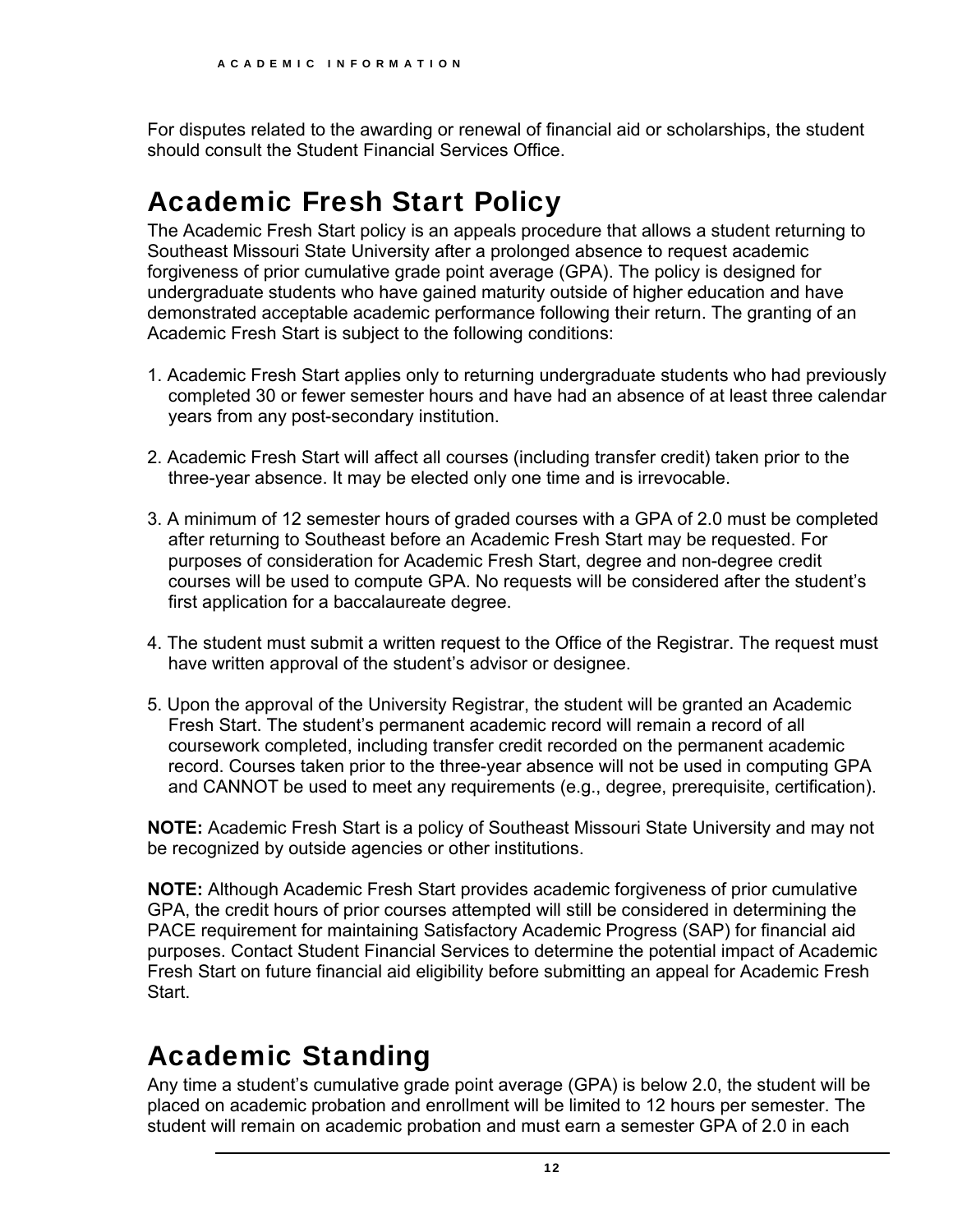subsequent semester until the cumulative GPA is at least 2.0. A student on probation who earns a semester GPA of less than 2.0 will be subject to suspension.

Students who are subject to suspension will have their records reviewed. The following actions may be taken: (1) conditions will be specified for the student's continued probation; or (2) the suspension of the student will be confirmed.

A student who has been suspended may appeal in writing to the University Academic Appeals Committee. The appeal must be made by the date stated in the student's notification of suspension. Notification of suspension will be sent to the student's permanent address. Students are obligated to have a current permanent address on file with the Office of the Registrar.

The Committee may take the following actions: (1) specify conditions for the student's continued probation; or (2) confirm the suspension of the student.

Students suspended at the end of a spring semester will not be allowed to enroll until the next spring semester; students suspended at the end of a fall semester will not be allowed to enroll until the next summer semester; students suspended at the end of a summer semester will not be allowed to enroll until the next spring semester.

 readmission to the University after a minimum one-semester absence. The Committee may Students who have been academically suspended more than once will be disqualified from attending the University for at least one semester. They may petition the Committee for take the following actions: (1) specify conditions for the readmission of the student; or (2) deny readmission of the student to the University.

In order to enroll, students who have been suspended must inform the Office of the Registrar of their intention to return.

### Academic Honesty

Academic honesty is one of the most important qualities influencing the character and vitality of an educational institution. Academic misconduct or dishonesty is inconsistent with membership in an academic community and cannot be accepted. Violations of academic honesty represent a serious breach of discipline and may be considered grounds for disciplinary action, including dismissal from the University.

Academic dishonesty is defined to include those acts which would deceive, cheat, or defraud so as to promote or enhance one's scholastic record. Knowingly or actively assisting any person in the commission of an above-mentioned act is also academic dishonesty.

Students are responsible for upholding the principles of academic honesty in accordance with the "University Statement of Student Rights" found in the undergraduate or graduate bulletin. The University requires that all assignments submitted to faculty members by students be the work of the individual student submitting the work. An exception would be group projects assigned by the instructor. In this situation, the work must be that of the group. Academic dishonesty includes:

### **Plagiarism**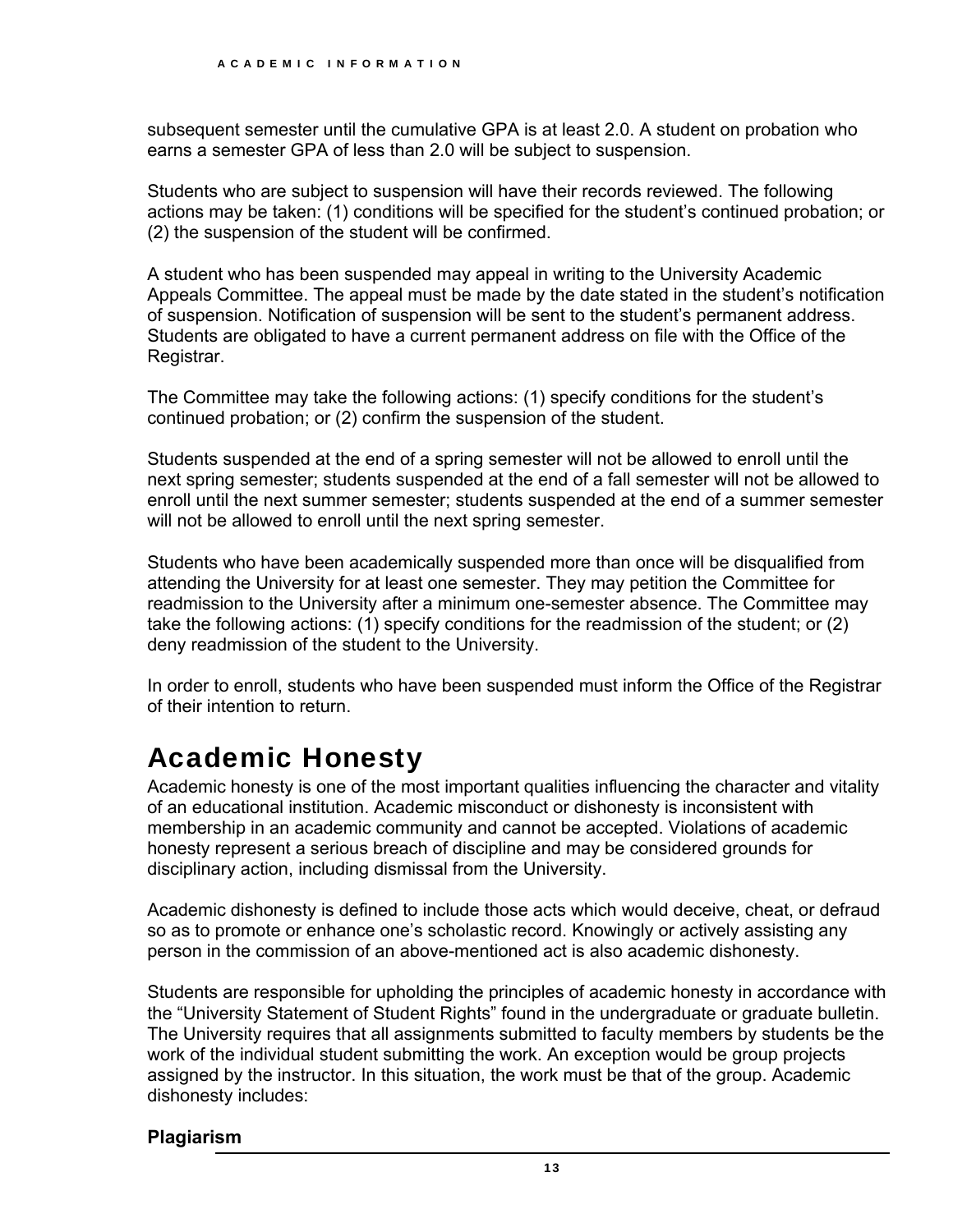In speaking or writing, plagiarism is the act of passing someone else's work off as one's own. In addition, plagiarism is defined as using the essential style and manner of expression of a source as if it were one's own. If there is any doubt, the student should consult his/her instructor or any manual of term paper or report writing. Violations of academic honesty include:

- 1. Presenting the exact words of a source without quotation marks;
- 2. Using another student's computer source code or algorithm or copying a laboratory report; or
- 3. Presenting information, images, judgments, ideas, or facts summarized from a source without giving credit.

### **Cheating**

Cheating includes using or relying on the work of someone else in an inappropriate manner. It includes, but is not limited to, those activities where a student:

- 1. Obtains or attempts to obtain unauthorized knowledge of an examination's contents prior to the time of that examination.
- 2. Copies another student's work or intentionally allows others to copy assignments, examinations, source codes or designs;
- 3. Works in a group when she/he has been told to work individually;
- 4. Uses unauthorized reference material during an examination; or
- 5. Have someone else take an examination or takes the examination for another.

### **General Responsibilities for Academic Honesty**

It is the University's responsibility to inform both students and faculty of their rights and responsibilities regarding such important matters as cheating and plagiarism. Most of what is considered unethical or dishonest behavior can be avoided if faculty and students clearly understand what constitutes such practices and their consequences. The University community should also be aware of the procedures to be followed should a breach of academic honesty occur.

The faculty member is responsible for clarifying to his or her classes of those standards of honesty for class assignments or functions where such standards may be unclear or when such standards vary from the accepted norm. Further, some faculty may choose to utilize preventive measures (multiple exams, alternate seating, etc.) to help insure the maintenance of academic honesty. However, the use of such measures is the prerogative of the individual faculty member and is not a responsibility or requirement of faculty in general.

The fundamental responsibility for the maintenance of honesty standards rests upon the student. It is the student's responsibility to be both familiar with the University policy on academic honesty and to uphold standards of academic honesty at all times in all situations.

Protocol for adjudicating alleged violations of academic honesty and resolutions are listed in the Undergraduate Bulletin.

### Jane Stephens Honors Program

By offering educational opportunities tailored to the needs, aspirations and motivations of students with outstanding intellectual and creative abilities, the Jane Stephens Honors Program underscores Southeast Missouri State University's commitment to quality and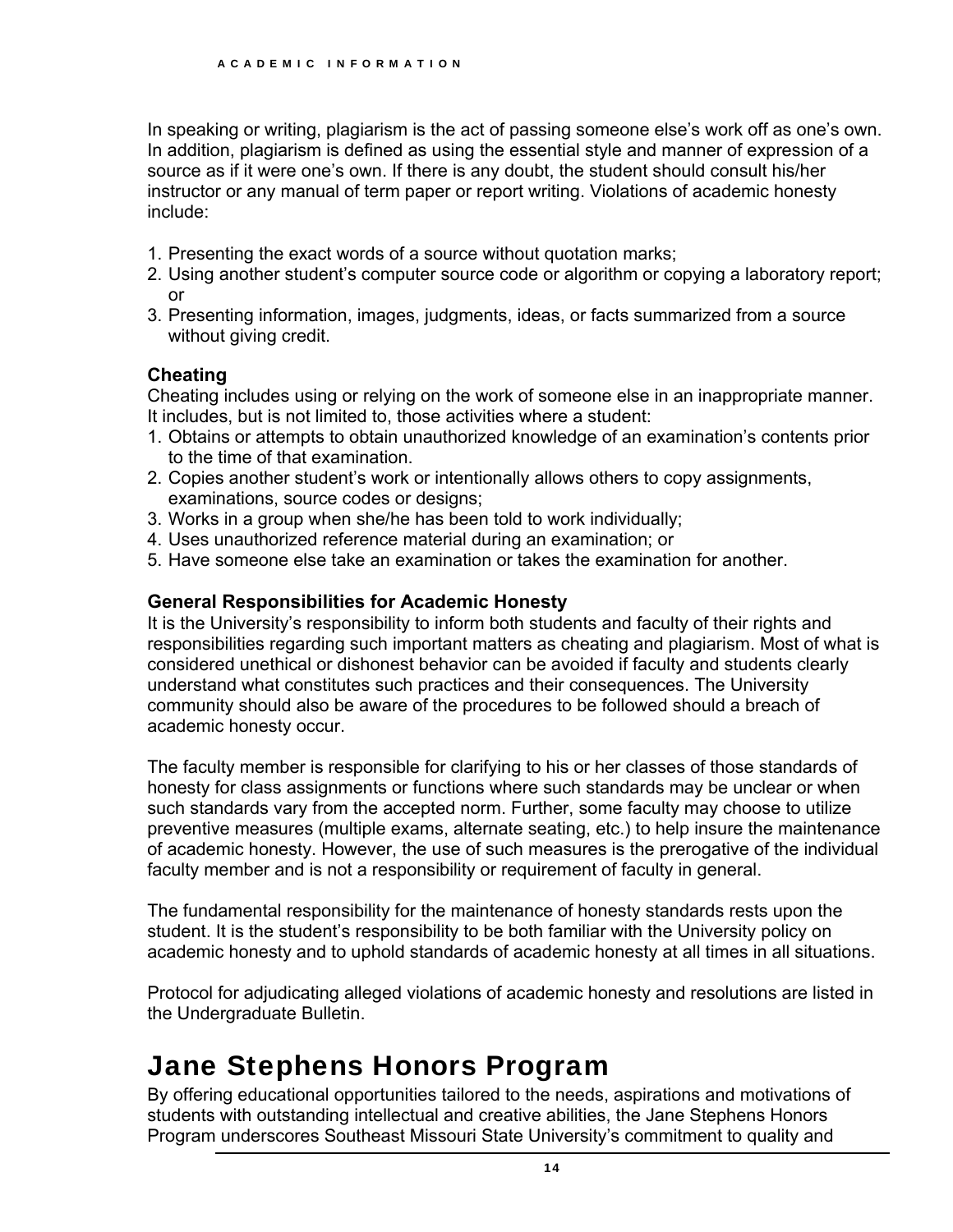excellence in matters of knowledge, creativity and leadership. The goals of the Jane Stephens Honors Program reflect this basic commitment. These goals are:

• To address the special needs of outstanding students by providing a center of identity for formulating personal goals, developing self-esteem and increasing the desire for self-directed learning.

• To contribute to the general advancement of learning by encouraging the active pursuit of academic goals, as exemplified by research, scholarly activity and creative endeavor.

• To encourage an intellectual perspective by providing a model of academic endeavor that emphasizes analytical thought, insight into the methodologies of different disciplines and cross disciplinary synthesis.

#### **Honors credit may be earned by**:

1. taking specially designated honors sections of courses in the University curriculum OR 2. contracting for honors credit in non-honors sections taught by members of the honors faculty.

 Honors courses are designed and taught to contribute to the goals and objectives of the Jane Honors sections may be designated for any degree credit course in the University curriculum. Stephens Honors Program. At the same time, honors courses meet the content requirements of their non-honors counterparts.

**To be eligible for admission** to the Jane Stephens Honors Program, students with fewer than 15 semester hours of college credit are eligible for admission into the Jane Stephens Honors Program if they have a cumulative high school grade point average of at least 3.50 on a 4.0 scale (or its equivalent).

**Transfer students wanting to enter the Jane Stephens Honors Program** must have at least 15 semester hours of college credit and at least a 3.50 cumulative college grade point average.

Students who do not meet the standards given above may be admitted to the Jane Stephens Honors Program by petition if at the end of at least 15 semester hours of college work, they have earned a cumulative grade point average of 3.50 or above.

**To remain active** in the Jane Stephens Honors Program, students must maintain a GPA of at least 3.5. Additionally, students must complete 3 semester hours of honors credit by the time they have earned 30 credit hours, 9 semester hours of honors credit by the time they have earned 60 credit hours, 18 semester hours of honors credit by the time they have earned 75 credit hours, and 21 semester of hours of honors credit by the time they have earned 90 credit hours. To request an exception to the honors credit hours requirements, students should contact the honors program directly.

**The requirements to complete** the Jane Stephens Honors Program are 24 semester hours of honors credit with 6 hours at the upper division level, a senior honors project (HN 499), and a minimum cumulative GPA of 3.5.

**For more information**, visit<http://www.semo.edu/honors>, or contact the Jane Stephens Honors Program at **honors@semo.edu**, or 573-651-2513.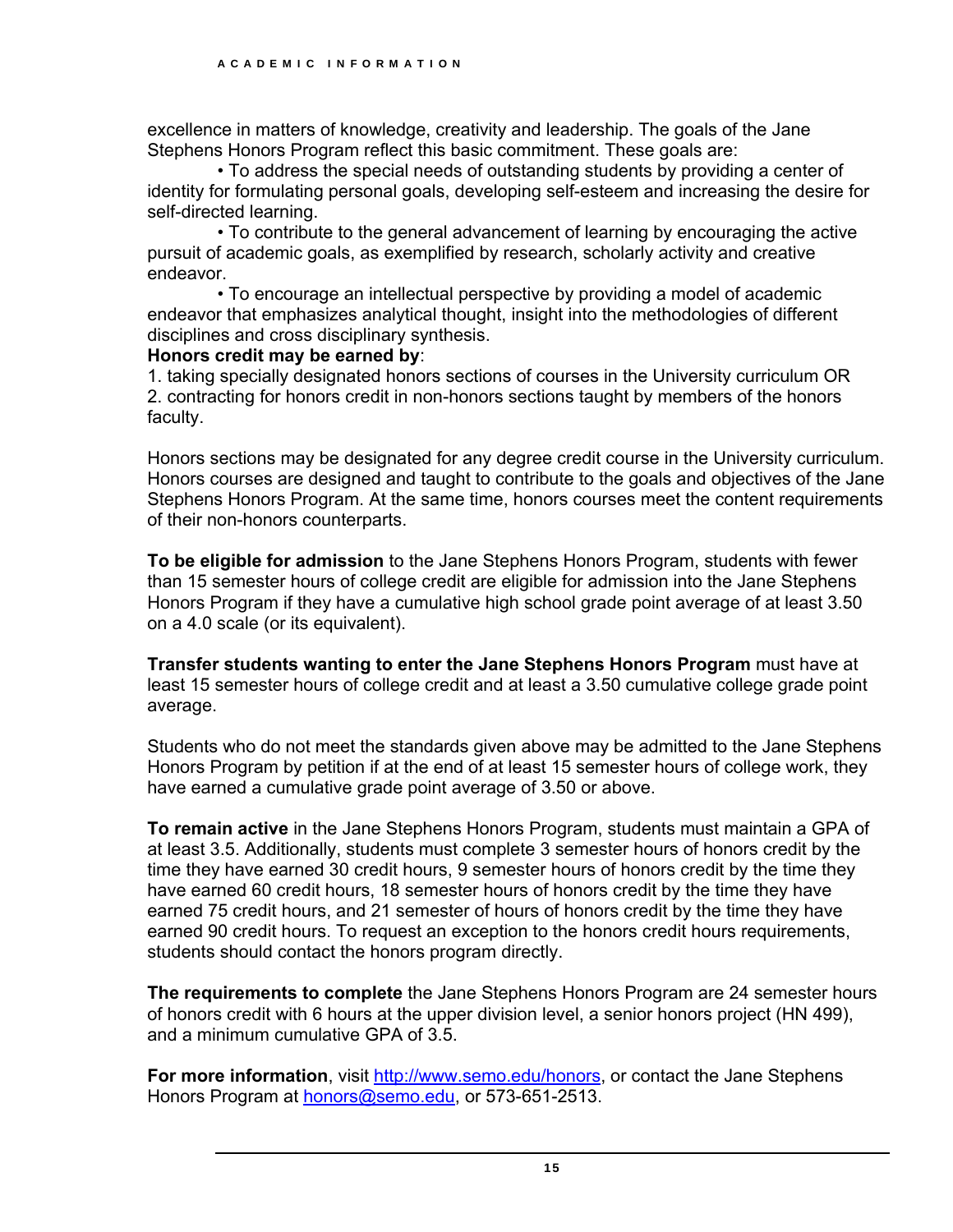### Majors

#### **Declaring a major**

Students may declare a major upon admittance to the University on the application. Remember, this does not guarantee admission into a major or degree program which require admission. First time students (beginning freshman) will be advised and enrolled during First STEP orientation. Transfer students may also declare their major on their application to the University. Transfer students may choose to attend Transfer Orientation or meet individually with their advisor. Beginning freshman and transfer students do not need to complete a declaration of major form, unless the major indicated on their application to the University has changed.

Continuing students may declare a major according to the Declare/Change your major information located on the advising website [www.semo.edu/advising.](www.semo.edu/advising) Generally, a student will declare the major where they will be advised (either in the advising center or the Department office). Advisors will be assigned upon declaration. If a student is not able to visit campus, an email request to declare a major or minor may be sent to [advising@semo.edu](mailto:advising@semo.edu) from the student's SE Key email account. Southeast Online or Regional Campus students should email their advisor to declare or change a major.

#### **Changing a major**

The change of major process is the same as described above. Students should declare a major according to the Declare/Change your major information located on the advising website [www.semo.edu/advising.](www.semo.edu/advising) Generally, a student will declare the major where they will be advised (either in the advising center or the Department office). Advisors will be assigned upon declaration.

Students are recommended to first visit the department of the major to learn more about the program, including any admission requirements (if required).

If a student is not able to visit campus, an email request to declare a major or minor may be sent to [advising@semo.edu](mailto:advising@semo.edu) from the student's SE Key email account. Southeast Online or Regional Campus students should email their advisor to declare or change a major.

### **Major Exploration**

Choosing a major can be a difficult decision for some students. In addition to working with an advisor in an Academic Advising Center, students can utilize resources through Career Services.

### Placement & Assessment Exams

### English Placement

**How is English placement determined?** 

Students are typically enrolled in initial English and/or Math courses based on their ACT and/or University Placement test scores. To ensure a student is enrolled in the appropriate section(s), an advisor will want to utilize the following process.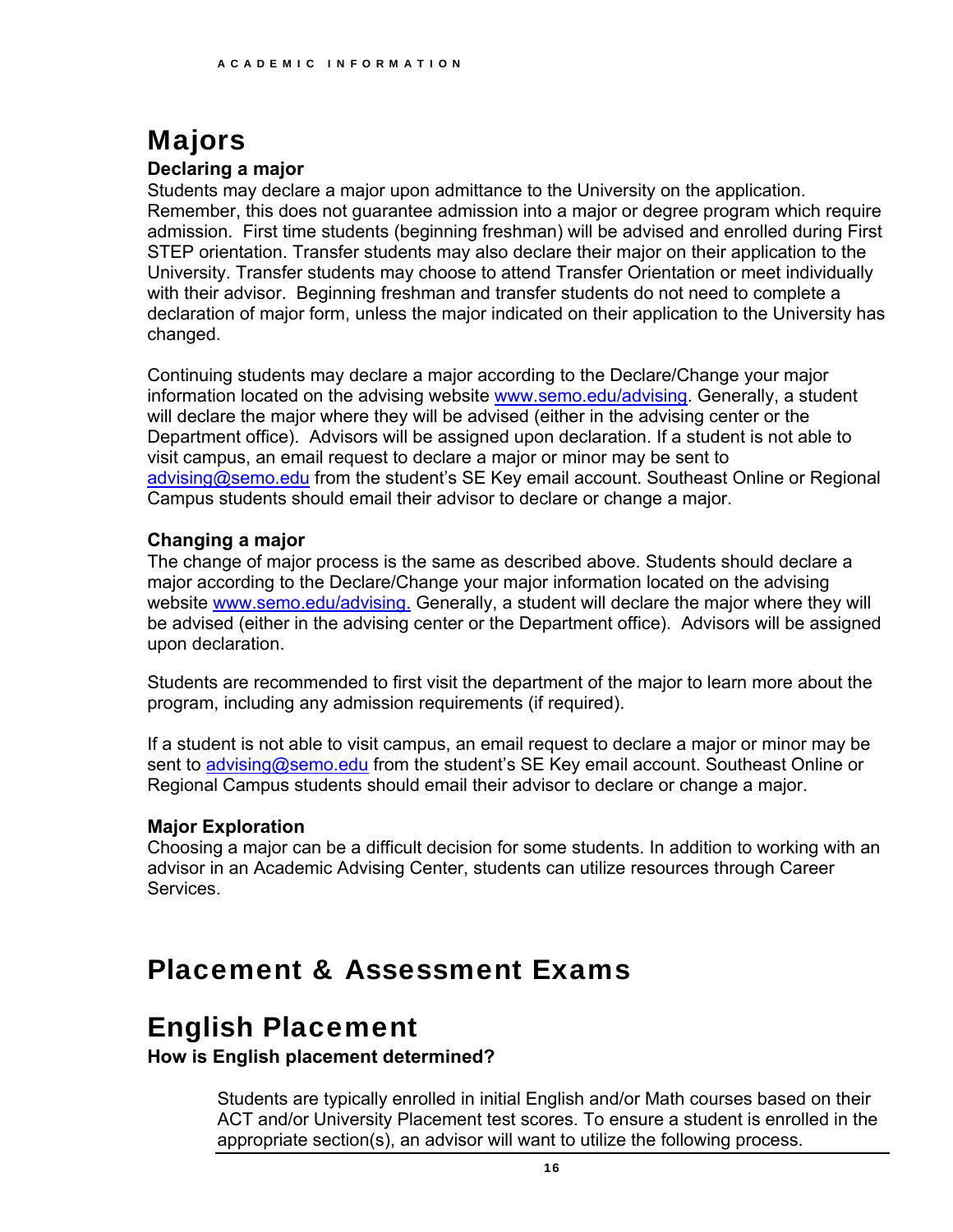First, view the student's degree audit within DegreeWorks. The developmental courses the student is currently enrolled in will be displayed in the Developmental Courses box. Second, cross check a student's test scores with the appropriate courses assigned to certain scores. A conversion chart is provided below. A student's test scores may be accessed within the faculty portal by the following means:

**Faculty SS tab, Banner Self Service, Faculty & Advisors folder, Student Information Menu folder, then Advisee Listing. Test scores are listed on the advising listing.**

Please note, ensuring a student is enrolled in appropriate developmental courses is vital to their academic progress and career at Southeast.

Students enroll in EN100 based on one or more of the following:

| <b>HS GPA</b> | <b>English</b><br><b>ACT Score</b> | <b>SAT Writing and</b><br><b>Language Score</b> | Coordinator for the Center for Writing Excellence or the<br>Director of First-Year Composition has reviewed the<br>student's writing portfolio and recommended placement into<br><b>EN100</b> |
|---------------|------------------------------------|-------------------------------------------------|-----------------------------------------------------------------------------------------------------------------------------------------------------------------------------------------------|
| 2.75          | 18-36                              | $430+$                                          | Placement into EN100; no testing                                                                                                                                                              |

If the student does not meet any of the above conditions, the student will take the Writing Placement Exam. If the student scores a 3.5 or Above, they will place into EN100. If the student scores a 3.0 or below, they will place into EN099 as a corequisite with EN100.

### Math Placement

### **How is Math placement determined?**

- The Degree Works Audit will automatically reflect requirements based on ACT/SAT scores listed here, or based on high school math scores, or Math Placement exam score.
- For students with ACT/SAT scores, please see chart below.
- If no ACT/SAT score is reported, placement is determined by high school GPA and grades earned in high school math courses.
- Always check Test Scores in the faculty portal to be sure your student has a Placement or ACT/SAT score on record. (See "What if I don't have ACT…" below)

| <b>Math ACT</b> | Math SAT (April 2016-on) | <b>Course Placement</b>                                 | <b>Course Options</b>                    |
|-----------------|--------------------------|---------------------------------------------------------|------------------------------------------|
| $0 - 14$        | $0 - 399$                | <b>MA050 Basic Math Skills</b>                          | MA 050                                   |
| $15 - 21$       | 400-549                  | Mathematics/Logical Systems with Lab,<br>based on major | MA115 OR MA123/023, MA128/018, MA155/055 |
| $22+$           | $550+$                   | Mathematics/Logical Systems, based on<br>maior          | MA116, MA123, MA128, MA117, MA137, MA155 |
| $24+$           | $580+$                   | <b>MA139 Applied Calculus</b>                           | MA139                                    |
| $26+$           | $620+$                   | MA140 Analytic Geometry and Calculus                    | MA140                                    |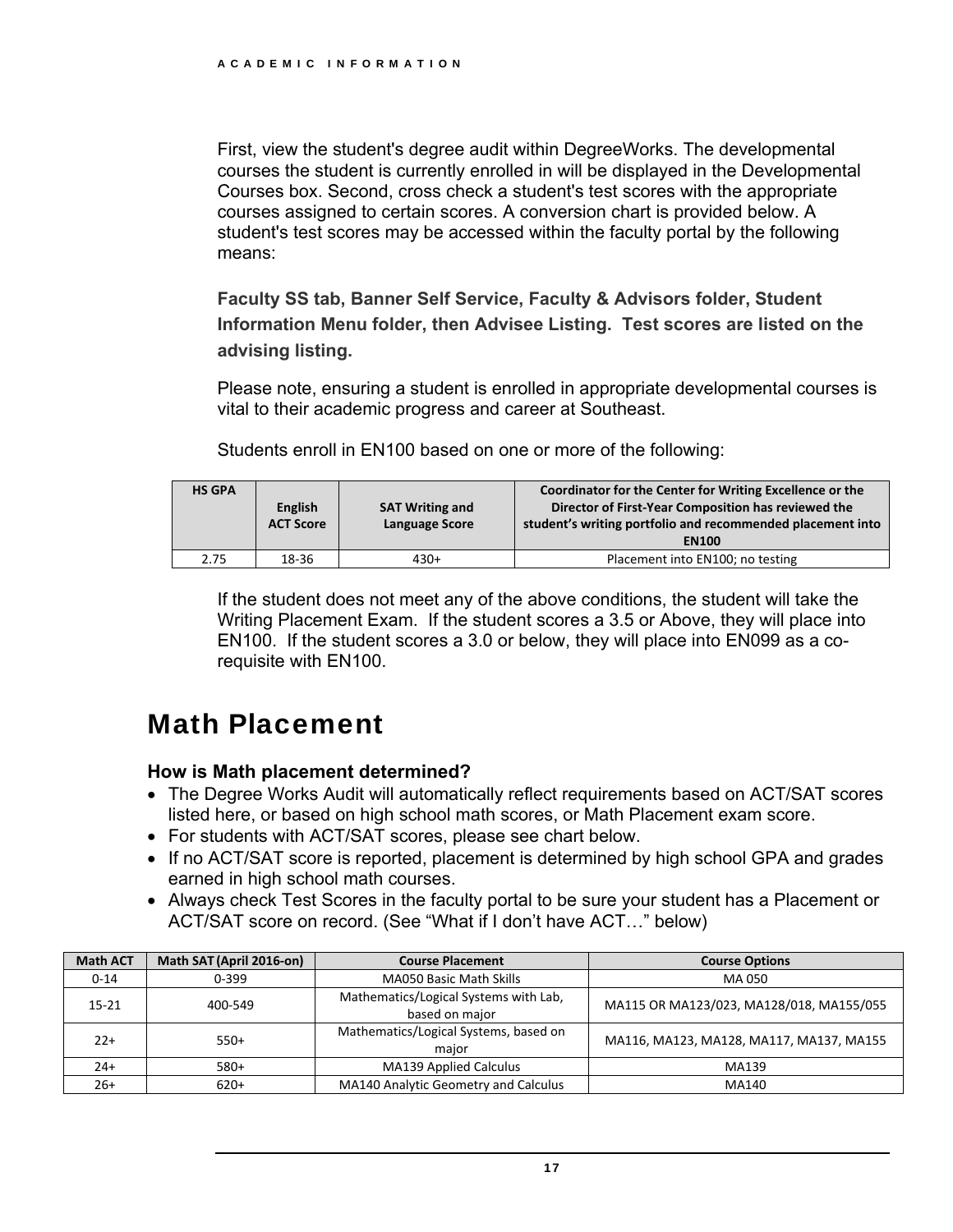**What if I don't have an ACT or SAT score OR I don't agree with my initial Mathematics Placement based on my ACT/SAT scores or high school math coursework?** Students have the option of taking an online mathematics placement exam. There are four (4) different exam levels, and the student can opt to take one or more exams to demonstrate their readiness for a specific mathematics course. Taking the mathematics placement exam is NOT required, but it is necessary if the student wants a higher mathematics placement for their initial mathematics course at Southeast Missouri State University.

**Students who have taken or are enrolled in a math course at any institution may not take the Math Placement Exam. This placement test is only for students who need to be evaluated for placement in their very first college math class.**

For more information on math placement and the mathematics placement exam, please visit: <http://www.semo.edu/math/math-placement/index.html>

### Foreign Language Placement & Retroactive Credit **Policy**

Students with prior experience in a foreign language may receive retroactive credit. Eligibility for retroactive credit is based upon the first course in a specific language a student completes at Southeast Missouri State University. Students who earn a grade of 'C' or better in a course beyond the first semester course can receive credit for a prerequisite course or courses up to a maximum of nine semester hours. Retroactive credit will receive a grade of 'CR' and may be counted toward the foreign language requirements on the Bachelor of Arts or Bachelor of Science in Education degree, and/or the requirements of a major or minor in a foreign language.

### Permission for Courses

### **Course Permission**

The reason a course requires permission determines the process in seeking that permission.

- **Permission to enroll in a closed class**: Sometimes departments will allow students to enroll in a course beyond the original capacity. Some departments will allow individual instructors to make the decision. Only the instructor of record will be allowed to grant permission of a closed class by utilizing the registration overrides link in the Faculty Portal. If the department chooses not to allow the instructor of record to grant permission, the department will be required to issue the override. Please note: It is the instructor or department's responsibility to ensure that the fire code is not being exceeded.
- **Permission Required to Waive a Prerequisite**: Prerequisites may be enforced at time of instructor of record can utilize the registration overrides link in the Faculty Portal. registration. If a student wishes to have a prerequisite waived for registration purposes, the

### **Overload (students taking more than 18 hours during fall and spring; 9 in summer)**

Permission must be obtained for hours taken over the maximum allowed as per the student's classification. Overload permission is granted by the student's advisor via email request to the Registrar's office, advising center or department administrative assistant. The adjustment of hours must be done in SFAREGS in Internet Native Banner.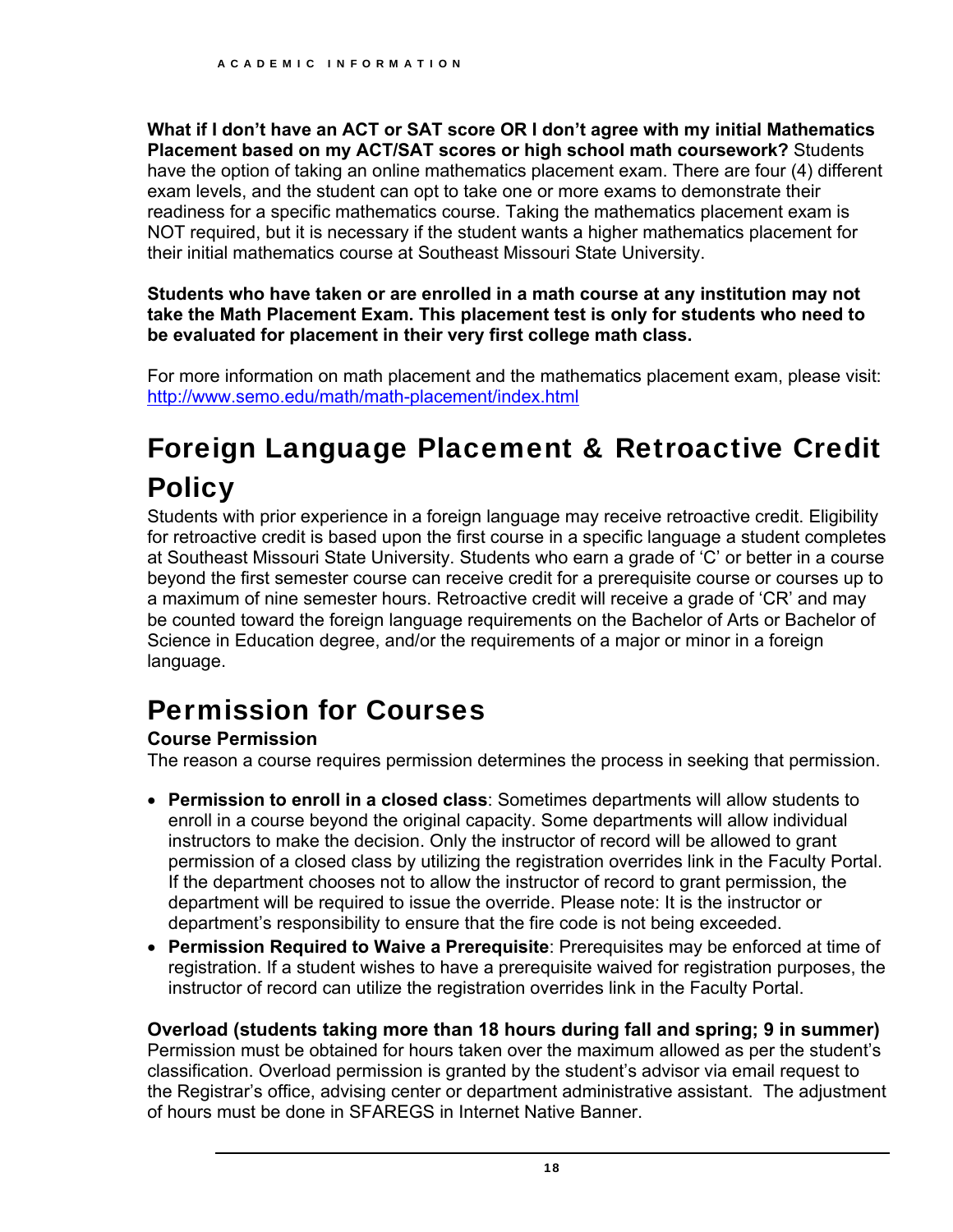Wintersession classes are included in the spring course load. Students are only allowed to take one wintersession course. During summer sessions students are limited to no more than 1 credit hour per week of instruction (one 4-week course at a time). Southeast Online identifies students who are in violation of this policy. Questions or exceptions to this policy should be addressed to Southeast Online.

### **Undergraduate Students:**

**Maximum**: 18 hours for fall or spring semesters. Maximum of 12 hours for summer sessions (student record is set for 9 hours max). Upon the recommendation of their advisors, students may request an increase of semester limits. Permission must be obtained for hours taken over the maximum allowed as per the student's classification. Overload permission is granted by the student's advisor via email request to the Registrar's office, advising center or department administrative assistant. The adjustment of hours must be done in SFAREGS in Internet Native Banner.

### **Prerequisites**

Prerequisites for each course are listed in the Undergraduate Bulletin. Prerequisites may be enforced at the time of registration. When a prerequisite is listed, the student must have met the prerequisite, or the prerequisite must be in progress to successfully enroll in the next course. In many cases a student may plan to take a prerequisite course during a summer term at another institution; if this is the case, the student should contact the department to seek permission to register for the course that requires the prerequisite.

### **Requesting Permission for Prerequisite Override: Information to Share with Students**

 student's responsibility to contact the department to seek an override. The department decides whether the individual instructor of record or the academic department grants a registration override for a prerequisite. The student should initially contact the instructor to seek permission. If the instructor cannot issue the override, it is the

### Repeat Policy

Students who have received a grade below an 'A' in a course may repeat the course, provided they have not completed a course for which the repeated course is a prerequisite. When a course is repeated, the first grade remains on the permanent record, but only the last grade is used in computing the grade point average. Students must have the permission of the Registrar to repeat a course.

### Registration

### **When is the Registration Period?**

- Current and newly-admitted transfer students are encouraged to register as early as possible for the best selection of courses. This preregistration period is typically February for summer, late March or early April for fall semester, and late October or early November for spring semester.
- The class schedule is posted online approximately four-six weeks before registration begins. Previous course semester offerings for each semester may be viewed until the new schedule is posted, which can be helpful in predicting what may be offered in future semesters.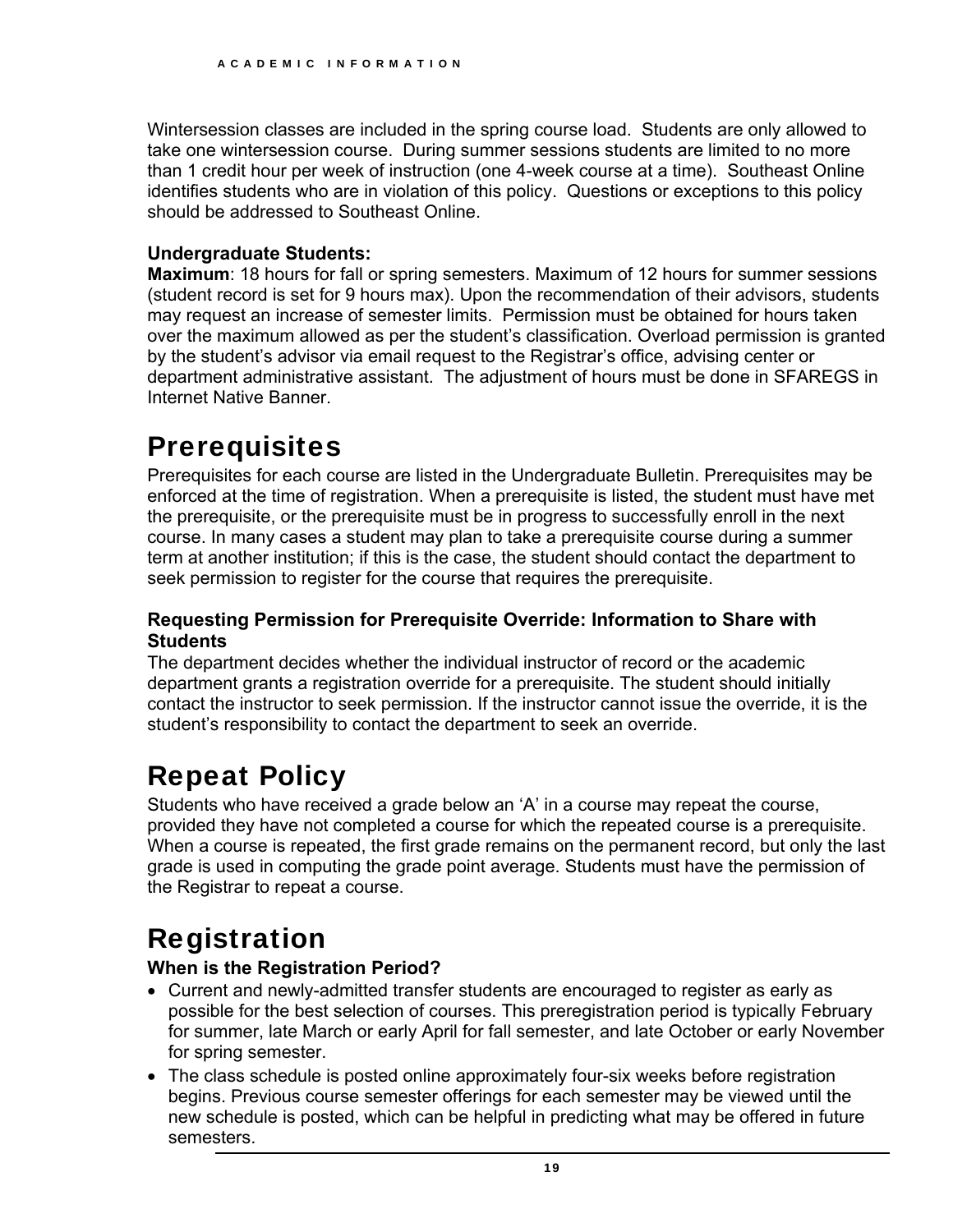### **Why Do Newly-Admitted, First-Time Students Register through First STEP?**

In order for first-time students to learn more about Southeast Missouri State University, they attend the First STEP Orientation program.

### **What Determines the Registration Date?**

- Registration dates are determined by the number of hours a student has completed. It does not include hours in which the student is currently enrolled. Completed transfer hours do count toward hours completed.
- options they have remaining; juniors, sophomores and<br>
freshmen register later, respectively.<br>
Students may find their registration date from their Current<br>
Students may find their registration date from their Current<br>
clas Graduate students and seniors are given priority due to the limited number of course
- Student Checklist or by the priority registration dates listed on  $\parallel$  withdraw to avoid any the Registrar's office website:  $\blacksquare$  financial obligations. [http://www.semo.edu/registrar/priority.html.](http://www.semo.edu/registrar/priority.html) When the class

schedule is released, the registration dates for the upcoming semester(s) are posted. Students may register any time *after* their registration date, just not before.

• A hold may be placed on a student's record for a variety of reasons, such as an unpaid bill or fine, etc. Some holds will prevent a student from registering for upcoming semesters and the release of a student's transcript and diploma. A student or advisor can view a student's hold by viewing their Degree Works audit or under "Holds" in the portal.

If students decide not to attend after registering for classes, they must officially withdraw to avoid any financial obligations.

### **Who needs a PIN to Register?**

- All undergraduate students who have not completed a prior bachelor's degree will need a PIN to register.
- After an advising appointment, the student will receive their PIN. Advisors are not expected to select specific course times for students. The advisor should document the approved courses and alternatives through comments in Degree Works or on written advising notes.

### **Where Do Students Register?**

- Most students will register through their student portal. Students who have been advised and have a PIN but need assistance may visit the Office of the Registrar, Academic Hall 057.
- See Appendix A for Enrollment Instruction worksheet to make handout copies.

### Honors, Dean's List and President's List

### **Dean's List**

Students who meet the following criteria will be eligible for the Dean's Honor List:

- 1. Full time student and complete 12 hours of standard graded (A-F) credit hours;
- 2. Achieve a semester GPA of 3.75 or higher;
- 3. Achieve no grade less than a 'B';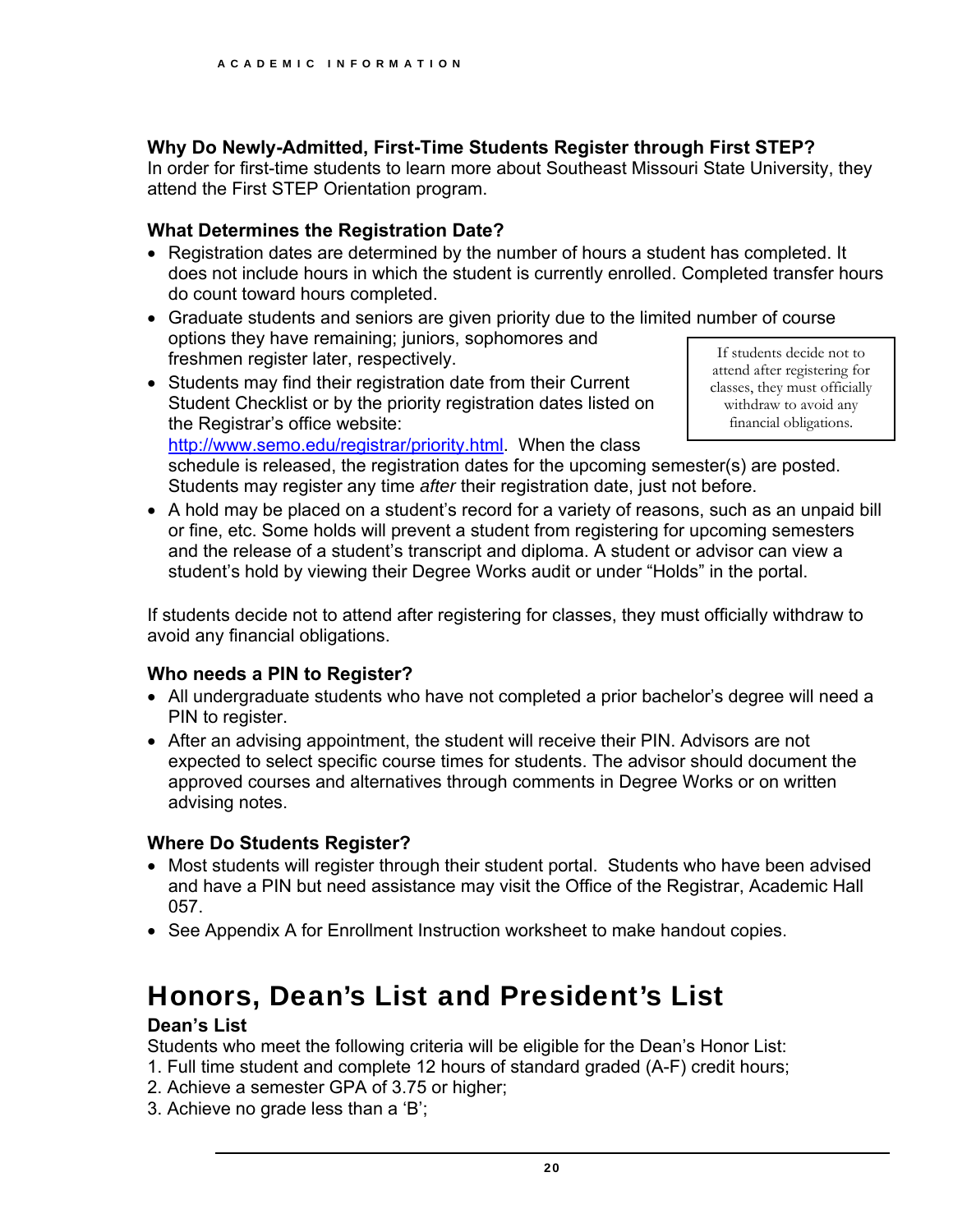4. Receive no failing grades in any enrolled course, including credit/no credit or pass/fail courses.

Only courses in which grade points are applied to the cumulative GPA are used to determine eligibility. If students have declared a major, a certificate of recognition may be obtained from the dean of the college in which the major is located.

#### **President's List**

- 1. Full time student and complete 12 hours of standard graded (A-F) credit hours;
- 2. Achieve a semester GPA of 4.0 or higher
- 3. Achieve no grade less than a "A"
- 4. Receive no failing grades in any enrolled course, including credit/no credit or pass/fail courses.

Only courses in which grade points are applied to the cumulative GPA are used to determine eligibility. If students have declared a major, a certificate of recognition may be obtained from the dean of the college in which the major is located.

#### **Academic Distinction in the Department of the Major**

To be eligible to apply for graduation with academic distinction in the department of the major, students must have completed a minimum of 75 semester hours with at least a 3.0 overall cumulative GPA, and must have at least a 3.25 cumulative GPA in courses taken in the department of the major, as verified by the Office of the Registrar.

 the chairperson of their department for additional information. To graduate with this honor, students must initiate a scholarly paper or project prior to the graduation semester, and satisfy criteria as outlined in the Faculty Handbook ([www.semo.edu/facultysenate/handbook/](www.semo.edu/facultysenate/handbook)). All projects must be initiated and approved prior to the first day of the graduation semester. Students interested in this program should contact

#### **Graduation with Honors**

Students with a qualifying cumulative GPA of at least 3.5 may be eligible to graduate with honors. To compute the qualifying cumulative GPA, a student's overall cumulative GPA, as reported on their transcript, is re-calculated to include the original grade(s) and credit hour(s) for any course(s) that have been repeated. EXCEPTION: Students who have elected to utilize the "Academic Fresh Start Policy" for forgiveness of prior GPA are eligible for graduation with honors based upon their new course work and grades.

For purposes of recognition at commencement, the GPA is based on the student's honors GPA at the beginning of the semester in which the student is participating in commencement. Grades earned during the commencement semester will not be considered in determining eligibility for recognition at commencement. However, all students who qualify to have this honor awarded, including those whose GPA was not sufficient until the end of their final semester, will have this honor recorded on their transcript and diploma.

**Cum laude -** Students whose overall cumulative GPA is from 3.5-3.749 are graduated cum laude.

**Magna cum laude** - Students whose overall cumulative GPA is from 3.75-3.899 are graduated magna cum laude.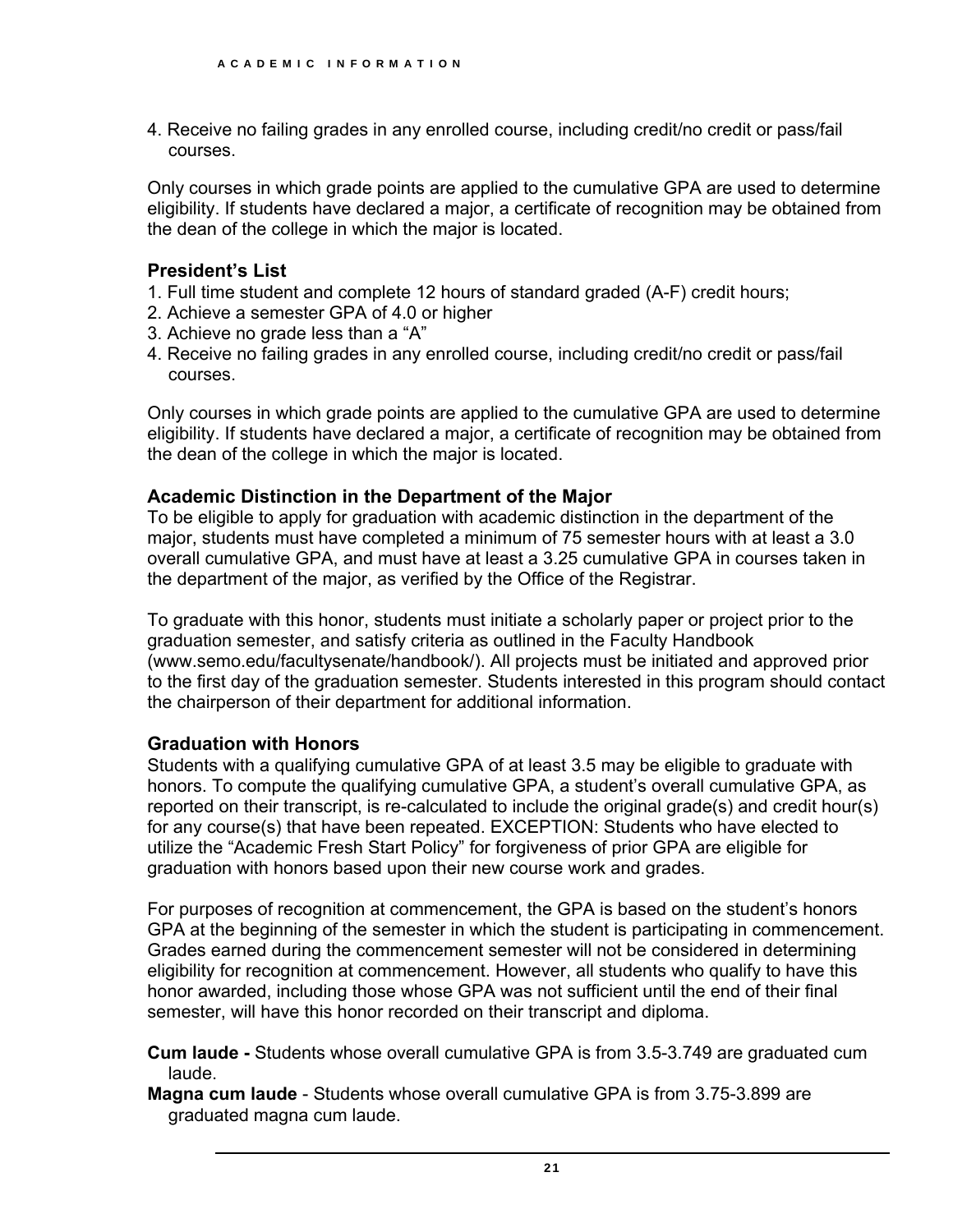**Summa cum laude** - Students whose overall cumulative GPA is from 3.9-4.0 are graduated summa cum laude.

### Transfer Students

### **Admission of Transfer Students**

Students are eligible for admission as a transfer student they you are in good academic standing at the last accredited college/university attended and have a 2.0 cumulative transfer GPA with 24 or more transferable hours. If students have fewer than 24 transferable hours at the time of transfer they will also have to meet beginning freshman admission guidelines.

If a student is not in good academic standing at the last accredited college/university, consideration for probationary admission to Southeast may be given one year after the last semester of full-time enrollment.

### **Transfer Assistance**

A transfer admissions counselor is available to provide one-on-one advising and guidance throughout the transfer process. Transferring from one institution to another involves preparation. At Southeast, we will assist students every step of the way. If a student begins education at a community college and plans to transfer later, Admission will help select course work for the major at the current school. For information on how courses will transfer to Southeast, check out our Transfer Course Conversion site:

[https://tes.collegesource.com/view/tes\\_view01.asp?rid=%7B1F7D5D36-C901-4196-8575](https://tes.collegesource.com/view/tes_view01.asp?rid=%7B1F7D5D36-C901-4196-8575)-28EE59BF7F4A%7D&aid=%7BAA590D78-6E6A-4EA3-97C6-9F6102C1C4C0%7D

Transfer Guides:

<http://www.semo.edu/registrar/transferinfo.html>

### **Advising and Enrollment for Transfer Students**

Keep in mind, once a transfer student has been admitted by the Office of Admissions, official transcripts still need to be processed by the Office of the Registrar. As a part of the admission process, students will receive an advising transcript and degree audit report from the Registrar's Office approximately a month before registration begins. This information will show how transfer course work is accepted and applied toward the chosen degree program. Students also receive the name and phone number of the office to contact for advising and enrollment information. Transfer students must speak with an advisor or attend one of the orientation sessions listed on the Office of Admissions website to enroll in classes.

Academic advisors are not encouraged or expected to provide an "unofficial" transcript evaluation. These evaluations can be very time intensive and allow room for error. If a student needs more information than can be ascertained from our website or talking with an advisor for a pre-admission consult, he or she should be encouraged to complete the application process, which includes submission of official transcripts. If you are called upon as an advisor to meet with a non-admitted transfer student, use the Transfer Course Conversion tool (TES) if you talk about specific courses.

While students will be admitted based on pending or unofficial transcripts, final official transcripts for all previous college coursework prior to registration for the student's second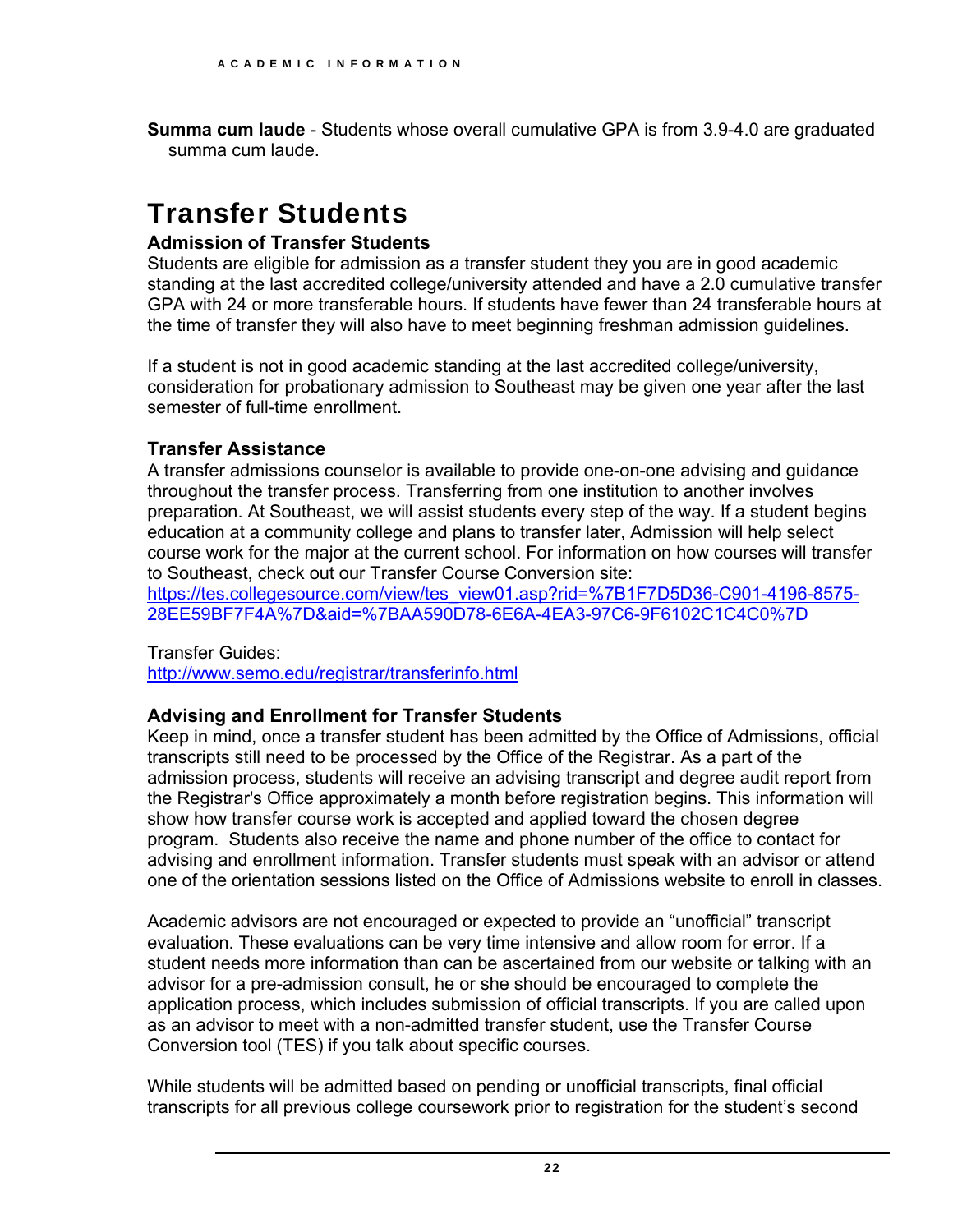semester on campus. If students have questions or experience problems during the application process, they should contact the Office of Admissions at (573) 651-2590.

Transfer Guides for specific programs are located in the Transfer Course Equivalencies database above. Transfer guides for select programs are available for the following colleges and universities:

Arkansas Northeaster College East Central College Jefferson College John A Logan College Kaskaskia College Mineral Area College Rend Lake College St. Charles Community College St. Louis Community College Shawnee Community College Southwestern Illinois Community College Three Rivers College Southeast also has transfer articulation agreements with the following colleges.

Dyersburg State Community College – Dyersburg, Tennessee Kentucky Community and Technical College System –Kentucky Lewis and Clark Community College – Godfrey, Illinois Southeastern Illinois College – Harrisburg, Illinois

### **Senior College Division Courses**

Courses taken through a community college, while transferable, will not grant senior division credit regardless of course number used in transfer. The courses may meet major or minor requirements but will not apply to the 39 hours of senior division required on all baccalaureate degrees.

Transfer Guides may be found on the Office of the Registrar's website <http://www.semo.edu/registrar/transferinfo.html> under Transfer Course Equivalencies.

### **Advising Incoming Transfer Students**

Incoming transfer students require a great deal of information in order to be successful in their first semester at Southeast. The Admitted Student Checklist in the Student Portal shows a list of important items to do. The Admitted Student Checklist in the student portal and the Office of the Registrar transcript evaluation letter instructs students to schedule an appointment with an advisor designated by the department. Exploratory/undecided students will be assisted by advisors in the South Advising Center in Academic Hall.

Advisors should document these appointments using the "Comments" section in Degree Works and/or Advising Notes used by the department. The notes in Degree Works can prove helpful to both the student and future advisors.

It is best to follow a routine in transfer advising appointments so that information is not forgotten. The following steps may prove helpful in developing a routine:

 **Verify the student's status prior to scheduling the appointment.** Check to make sure the student is fully admitted by viewing holds on the student's record. This may be done in the faculty portal using the Banner Self Service link. Select Faculty and Advisors folder,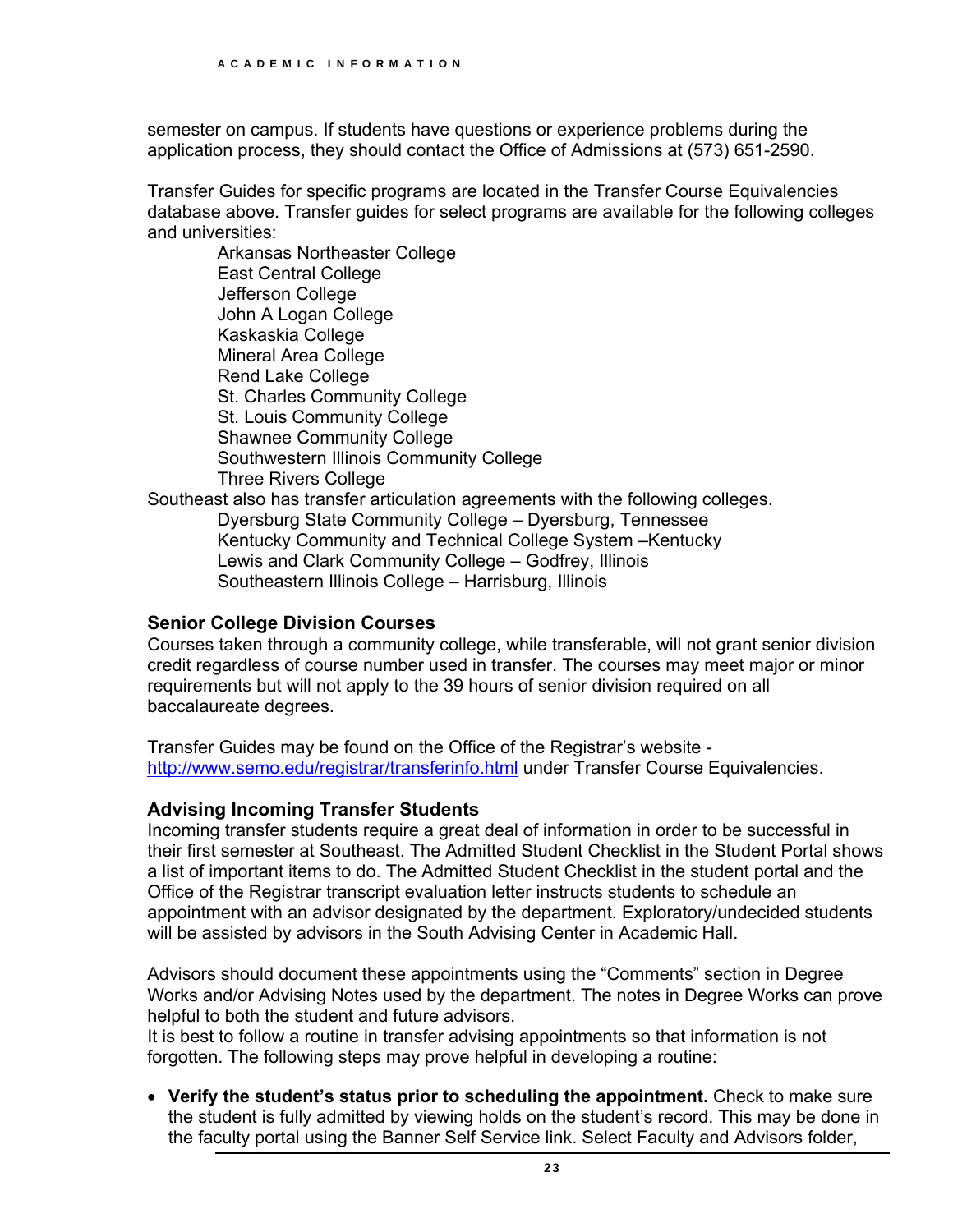clarification. then Student Information Menu, then ID Selection, choose term, then enter student's ID or Last and First Name for a search. After student is identified, you will then choose Administrative/Academic Holds. If the student record indicates "Credit Review" it means the student's transcripts are still being evaluated by the Office of the Registrar and advising should not yet occur. If there is a hold indicating "Needs Advising" this means the student may need to attend First STEP orientation. If a transfer student calls asking for an appointment and has the "Needs Advising" hold, refer them to the admissions office for

- **Find out why the student has decided to come to this institution.** A student's answer may provide some clues about his/ her level of understanding of the degree program selected and if it is a correct fit.
- **Ask the student if he/she is finished or near finishing an Associate of Arts degree or a 42-hour certified block at the sending institution.** In some cases, if a student is close to finishing one of the above options, the student can use Reverse Transfer of courses taken at Southeast in order to complete the native school's requirements. The Office of the Registrar will assist students in using the Reverse Transfer process.

 the Office of the Registrar at 651-2474. If a prior degree or 42-hour certified block is complete, but not noted on the transfer evaluation, our degree audit system will not recognize it and will indicate General Education requirements will still need to be met. If the transcripts we have do not indicate the degree was completed (because it was sent before degree notations were made or because the student did not complete the graduation process at the previous institution) the student may need to request an additional transcript with the appropriate notation. When in doubt, contact

#### **Below is an explanation of how previous degrees/coursework transfer to Southeast:**

- **Subsequent Undergraduate Degree:** According to our current catalog, a student who returns to the University to obtain a subsequent undergraduate degree after being awarded the first baccalaureate degree will be considered to have met all general education requirements if their first baccalaureate degree was from Southeast or another regionally accredited college or university in the U.S.
- **Associate of Arts Degree (AA):** Southeast accepts the AA degree from in-state and outof-state accredited community or junior colleges as fulfilling our lower-level general education. Students with an AA will need to complete upper-level interdisciplinary courses if they have a catalog year prior to fall 2017.
- **Associate of Arts in Teaching Degree (AAT):** This degree waives General Education requirements. Students must take the appropriate courses as required by their education major, which may include General Education courses if the courses were not taken as a part of the AAT. Some courses may transfer for select professional education courses. Advisor must submit course substitution form to appropriate department chair.
- **Associate of Science/Applied Science Degree (AS/AAS)**: Students who have completed an AS or an AAS degree will be required to meet Southeast's General Education requirements. The courses from these degrees transfer individually and are evaluated as such. AAS degrees may meet some requirements for the major, but General Education requirements are not waived for these students. For students transferring with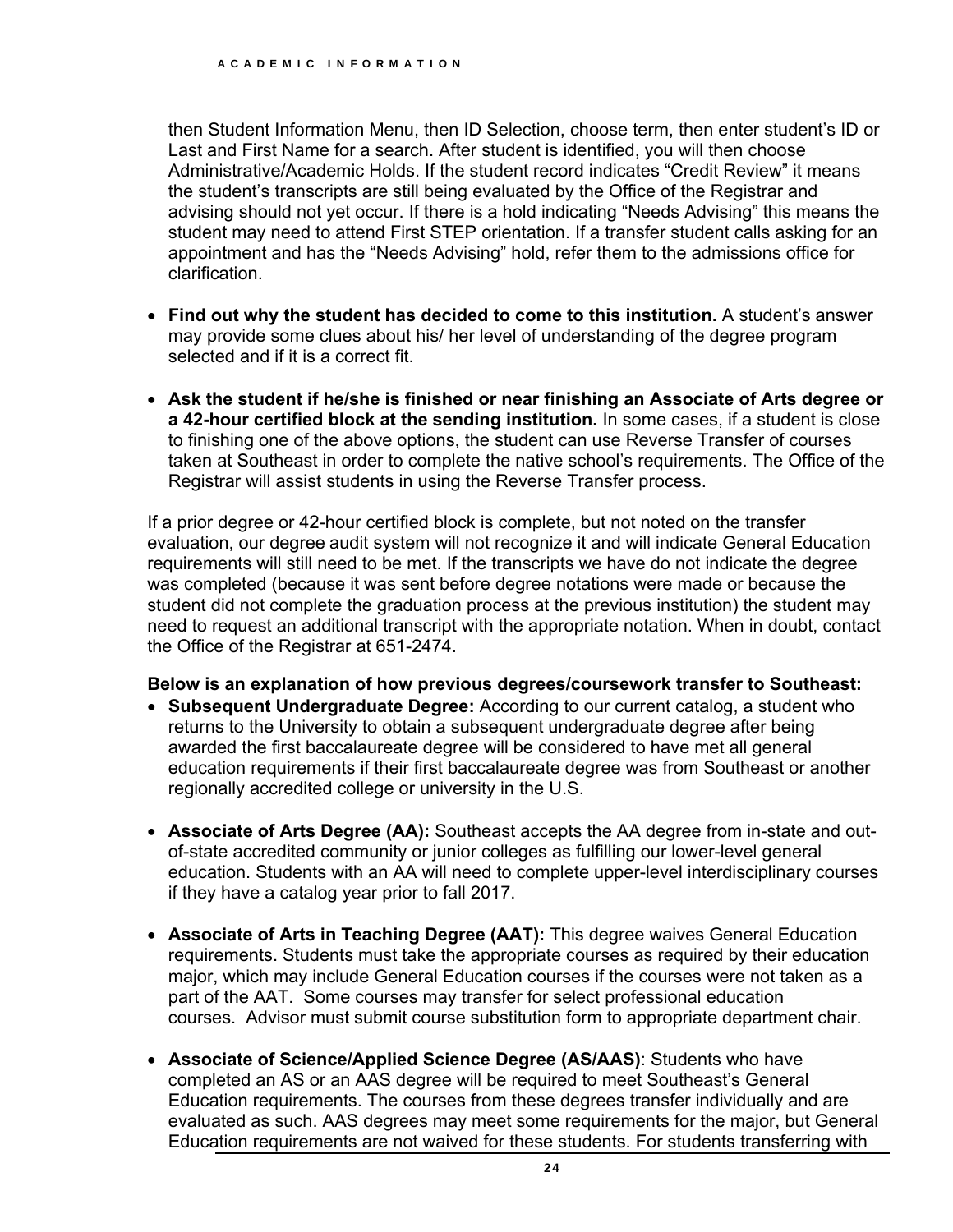AAS degrees, General Education requirements are fulfilled on a course by course basis. Because these degrees often include courses which are considered "technical education," credit may not be awarded for all transfer work. **These degrees do not complete Southeast's general education requirements**.

 **Students from a Missouri institution who have completed a 42-hour certified general education block** will be considered as having fulfilled the Southeast's 42-hour general education block. The block must be noted on the student's transcript from the sending school. The Registrar can help to determine if the 42-Hour block was indicated. Please call 651-2474 to inquire about the transcript.

### **Special notes for transfer students with a degree or 42-hour certified block:**

- General education courses required by a major or minor are still required, even if an Associate of Arts or 42 hour general education block is completed. Please explain to a student in this situation *why* courses are required—not because they are general education, but because they are major or minor requirements—to minimize frustration.
- If a student transfers in an AA, AAT or AAS from out of state, but has PS102 National Government, US105 US History I, or US107 US History II, PS220 at Southeast (a onehour course on Missouri government) will be required for graduation. If a PS102, US105, or US107 course was **NOT** completed for a previous AA, AAT or AAS degree, PS103, US105 or US107 at Southeast will be required for graduation.
- If a student transfers an AAT or AAS from in-state, the government requirement is not waived.
- Please refer to the Degree Works audit to determine if the government requirement is met.

#### **Discuss the status of the transfer work and how the courses transferred will meet degree requirements, including general education requirements.**

 transcript. It is important to verify the student will transfer in a minimum of 24 credit hours Degree Works audits are available for advisors in the faculty portal for admitted students but will not include any courses that are listed as "in progress" on the student's most recent (completed after high school) in order to waive UI100. Some students' audits will show UI100 as required, but if there are additional credits in progress at the sending institution, if the number of hours after completion of these courses in 24 or more, UI100 will be waived when the final transcripts with semester grades are received. General Education program requirement worksheets can sometimes be easier for new students to understand, so using the worksheet in conjunction with the audit is a good idea if the student hasn't completed an AA or 42-hour block. The current General Education program checklist may be printed from [http://www.semo.edu/ustudies/forms/faculty\\_forms.html](http://www.semo.edu/ustudies/forms/faculty_forms.html) under faculty forms, forms for advisors.

#### **Discuss re-evaluation options if necessary.**

Discuss possibilities of the use of a transferred course as a major, minor or General Education course substitution. Some students may think a substitution has been "promised" using a transfer course to fulfill a requirement and then find the requirement is missing at time of graduation. Please avoid glib reassurance and give the student clear instructions on who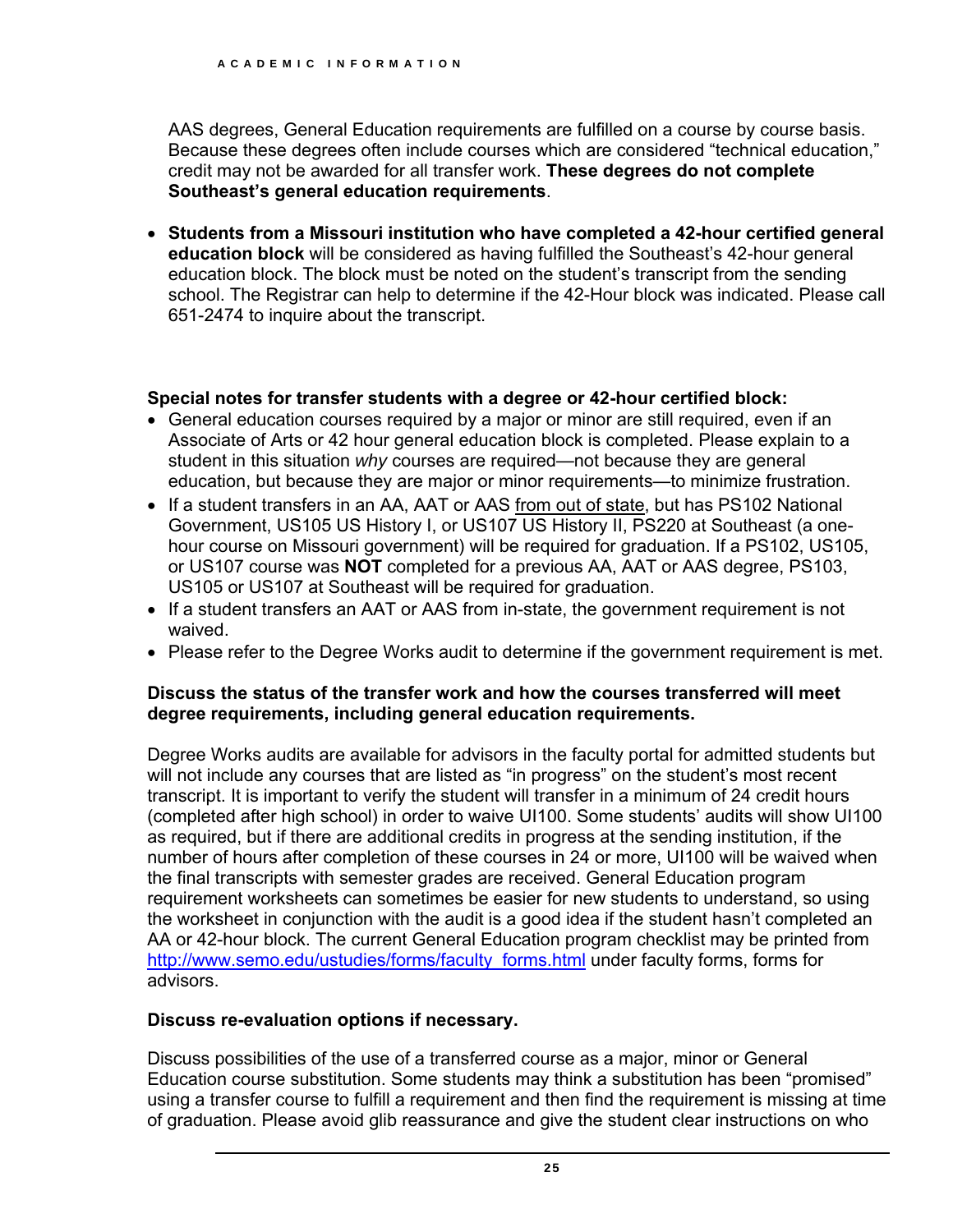has the authority to make the substitution and the form that should be used. Below is an explanation of the processes involved in substitution of courses.

Document all suggestions for course substitution and re-evaluation in Degree Works comments.

Encourage students to follow up on re-evaluation issues as soon as possible. While there is no time-limit, continued questions can cause scheduling challenges in future semesters, especially if comments are not made in Degree Works.

### **Re-evaluation Options for Major or Minor requirements:**

The ultimate authority for transfer of credit rests with the chairperson of the department through which similar courses are offered at Southeast (except credit for courses taken at non-accredited institutions which may require Registrar exceptions). Students who wish to appeal the evaluation or transferability of a course may do so through the appropriate department head, except when the course in question is a part of the General Education curriculum. (See instructions to follow regarding subbing General Education courses.) When making an appeal, students must be prepared to provide supporting documentation (ex: course syllabus, course description from the other institution's catalog, examples of work). Department chairs who wish to approve a revision to a student's transfer credit evaluation must submit an online Course Substitution Form (contact Registrar for online course substitution form instructions, x2834) or use the paper version. Both forms are sent to the Office of the Registrar.

### **Re-evaluation Options for General Education (formerly University Studies) requirements**:

Students who have taken courses are substantially similar to courses in the General Education program may appeal to have those courses applied to General Education requirements. Such appeals should be submitted to the Director of General Education. Students should be prepared to provide supporting documentation to accompany the General Education substitution form as indicated above.

General Education course substitution forms are available at the General Education website under student forms: [http://www.semo.edu/ustudies/forms/student\\_forms.html](http://www.semo.edu/ustudies/forms/student_forms.html)

### **Admission to Degree Program**

 until admission to such programs is gained. Transfer students will be admitted to majors without admission requirements at time of university acceptance. Students will need to contact departments for majors with admission requirements to determine the admission process. The student will be coded as a pre-major

### **Other Suggestions:**

#### **Help the student understand the difference between "a pre-major code" and "being admitted into a degree program."**

All new transfer students are allowed to register for classes and declare a major regardless of the number of hours completed and whether or not admission to the desired program is met. Of course, the student must meet pre-requisites for the courses chosen. (Some courses require admittance to a program, others do not.) Explaining the program admission requirements and any paperwork needed to complete the process to become admitted into a